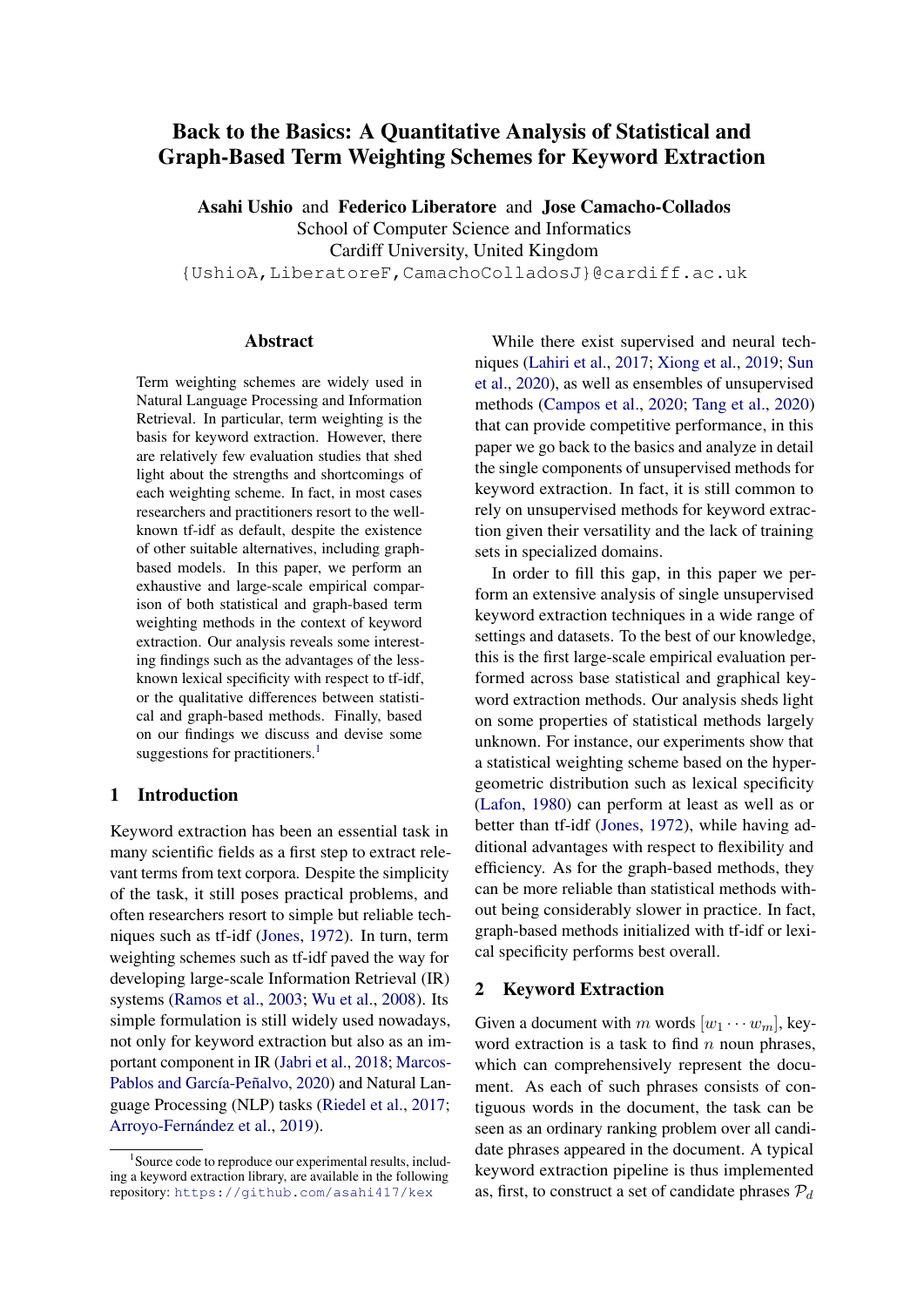<span id="page-1-0"></span>

Figure 1: Overview of the keyword extraction pipeline.

for a target document  $d$  and, second, to compute importance scores for all of individual words in  $d<sup>2</sup>$  $d<sup>2</sup>$  $d<sup>2</sup>$ . Finally, the top-n phrases  $\{y_j | j = 1 \dots n\} \subset \mathcal{P}_d$ in terms of the aggregated score are selected as the prediction [\(Mihalcea and Tarau,](#page-10-8) [2004\)](#page-10-8). Figure [1](#page-1-0) shows an overview of the overarching methodology for unsupervised keyword extraction.

To compute word-level scores, there are mainly two types of approach: statistical and graph-based. There are also contributions that focus on training supervised models for keyword extraction [\(Wit](#page-11-2)[ten et al.,](#page-11-2) [2005;](#page-11-2) [Liu et al.,](#page-10-9) [2010\)](#page-10-9). However, due to the absence of large labeled data and domainspecificity, most efforts are still unsupervised, which is the focus of this paper.

## <span id="page-1-2"></span>2.1 Statistical Models

A statistical model attains an importance score based on word-level statistics or surface features, such as the word frequency or the length of word.<sup>[3](#page-0-0)</sup> A simple keyword extraction method could be to simply use term frequency (tf) as a scoring function

for each word, which tend to work reasonably well. However, this simple measure may miss important information such as the relative importance of a given word in a corpus. For instance, prepositions such as *in* or articles such as *the* tend to be highly frequent in a text corpus. However, they barely represent a keyword in a given text document. To this end, different variants have been proposed, which we summarize in two main alternatives: tf-idf (Section [2.1.1\)](#page-1-1) and *lexical specificity* (Section [2.1.2\)](#page-2-0).

#### <span id="page-1-1"></span>2.1.1 TF-IDF

As an extension of tf, term frequency–inverse document frequency (tf-idf) [\(Jones,](#page-10-0) [1972\)](#page-10-0) is one of most popular and effective methods used for statistical keyword extraction [\(El-Beltagy and Rafea,](#page-9-2) [2009\)](#page-9-2), as well as still being an important component in modern information retrieval applications [\(Marcos-Pablos and García-Peñalvo,](#page-10-2) [2020;](#page-10-2) [Guu](#page-9-3) [et al.,](#page-9-3) [2020\)](#page-9-3).

Given a set of documents  $D$  and a word  $w$  from a document  $d \in \mathcal{D}$ , tf-idf is defined as the proportion between its word frequency and its inverse  $document frequency<sup>4</sup>, as$  $document frequency<sup>4</sup>, as$  $document frequency<sup>4</sup>, as$ 

$$
s_{tfidf}(w|d) = tf(w|d) \cdot \log_2 \frac{|\mathcal{D}|}{df(w|\mathcal{D})}
$$
 (1)

where we define  $|\cdot|$  as the number of elements in a set,  $tf(w|d)$  as a frequency of w in d, and  $df(w|\mathcal{D})$ as a document frequency of  $w$  over a dataset  $D$ . In practice,  $tf(w|d)$  is often computed by counting the number of times that w occurs in d, while  $df(w|\mathcal{D})$ by the number of documents in  $D$  that contain  $w$ .

To give a few examples of statistical models based on tf-idf and its derivatives in a keyword extraction context, KP-miner [\(El-Beltagy and Rafea,](#page-9-2) [2009\)](#page-9-2) utilizes tf-idf, a word length, and the absolute position of a word in a document to determine the importance score, while RAKE [\(Rose et al.,](#page-10-10) [2010\)](#page-10-10) uses the term degree, the number of different word it co-occurs with, divided by tf. Recently, YAKE [\(Campos et al.,](#page-9-1) [2020\)](#page-9-1) established strong baselines on public datasets by combining various statistical features including casing, sentence position, term/sentence-frequency, and term-dispersion. In this paper, however, we focus on the vanilla implementation of term frequency and tf-idf.

 $2$ In the case of multi-token candidate phrases, this score is averaged among its tokens.

<sup>&</sup>lt;sup>3</sup>The term *Statistical* may not be strictly accurate to refer to tf-idf or purely frequency-based models, but in this case we follow previous conventions by grouping all these methods based on word-level frequency statistics as *statistical* [\(Aizawa,](#page-8-1) [2003\)](#page-8-1).

<sup>4</sup>While there are other formulations and normalization techniques for tf-idf [\(Paik,](#page-10-11) [2013\)](#page-10-11), in this paper we focus on the traditional inverse-document frequency formulation.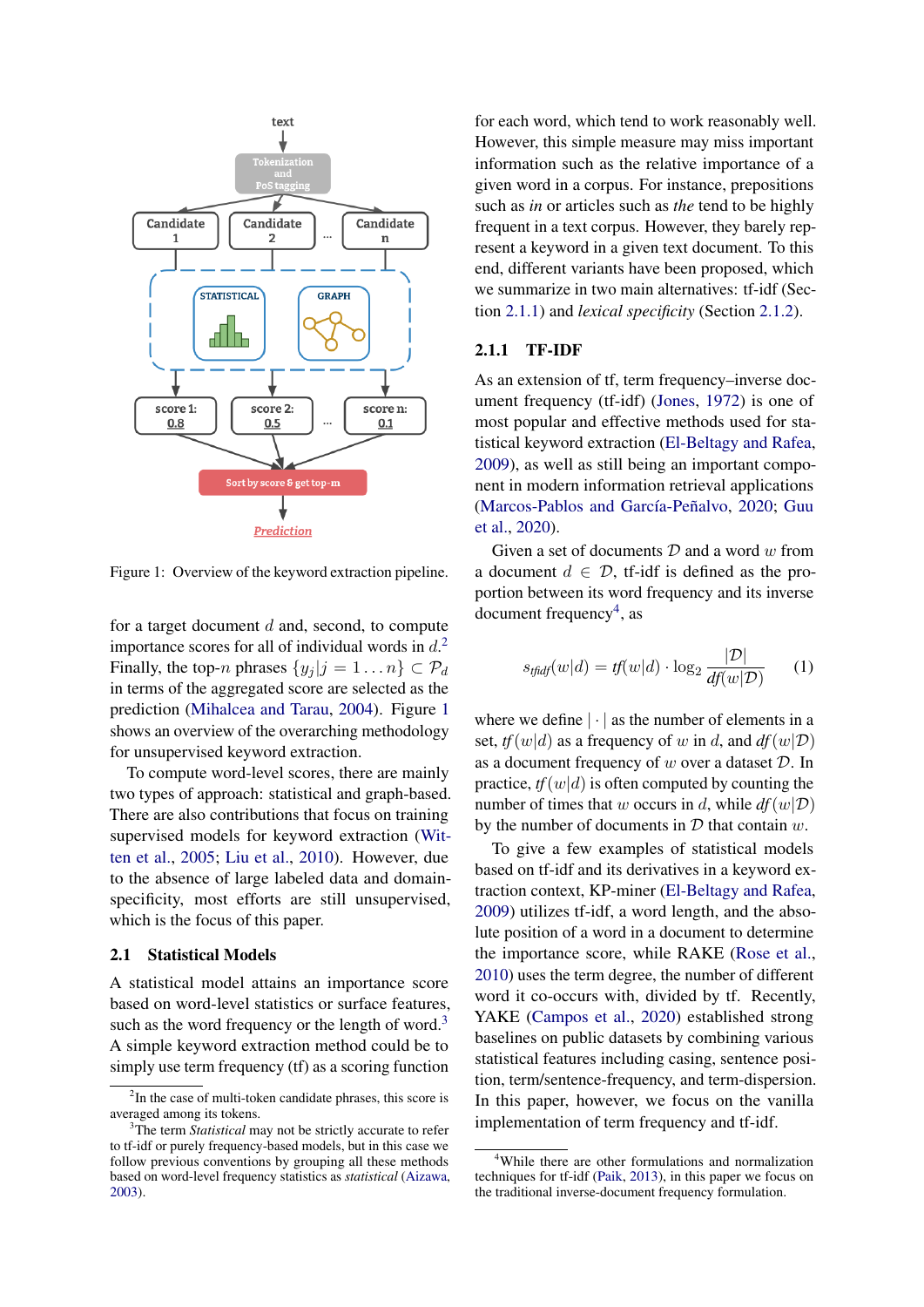#### <span id="page-2-0"></span>2.1.2 Lexical specificity

Lexical specificity [\(Lafon,](#page-10-7) [1980\)](#page-10-7) is a statistical metric to extract relevant words from a subcorpus using a larger corpus as reference. In short, lexical specificity extracts a set of most representative words for a given text based on the hypergeometric distribution. The hypergeometric distribution represents the discrete probability of *k* successes in *n* draws, without replacement. In the case of lexical specificity, *k* represents the word frequency and *n* the size of a corpus. While not as widely adoped as tf-idf, lexical specificity has been used in similar term extraction tasks [\(Drouin,](#page-9-4) [2003\)](#page-9-4), but also in textual data analysis [\(Lebart et al.,](#page-10-12) [1998\)](#page-10-12), domainbased disambiguation [\(Billami et al.,](#page-9-5) [2014\)](#page-9-5), or as a weighting scheme for building vector representations for concepts and entities [\(Camacho-Collados](#page-9-6) [et al.,](#page-9-6) [2016\)](#page-9-6) or sense embeddings [\(Scarlini et al.,](#page-10-13) [2020\)](#page-10-13) in NLP.

Formally, the lexical specificity for a word  $w$  in a document d is defined as

$$
s_{spec}(w|d) = -\log_{10} \sum_{l=f}^{F} P_{hg}(x=l, m_d, M, f, F)
$$
\n(2)

where  $m_d$  is the total number of words in d and  $P_{ha}(x=l, m, M, f, F)$  represents the probability of a given word to appear  $l$  times exactly in  $d$  according to the hypergeometric distribution parameterised with  $m_d$ , M, f, and F, which are defined as below.

$$
M = \sum_{d \in \mathcal{D}} m_d, f = tf(w|d), F = \sum_{d \in \mathcal{D}} tf(w|d) \tag{3}
$$

Note also that, unlike in tf-idf, for lexical specificity a perfect partition of documents of  $D$  (reference corpus) is not required. This also opens up to other possibilities, such as using larger corpora as reference, for example.

#### 2.2 Graph-based Methods

The basic idea behind graph-based methods is to identify the most relevant words from a graph constructed from a text document, where words are nodes and their connections are measured in different ways [\(Beliga et al.,](#page-9-7) [2015\)](#page-9-7). For this, PageRank [\(Page et al.,](#page-10-14) [1999\)](#page-10-14) and its derivatives have proved to be highly successful [\(Mihalcea and Tarau,](#page-10-8) [2004;](#page-10-8) [Wan and Xiao,](#page-11-3) [2008a;](#page-11-3) [Florescu and Caragea,](#page-9-8) [2017;](#page-9-8) [Sterckx et al.,](#page-10-15) [2015;](#page-10-15) [Bougouin et al.,](#page-9-9) [2013\)](#page-9-9).

Formally, let  $\mathcal{G} = (\mathcal{V}, \mathcal{E})$  be a graph where V and  $\mathcal E$  are its associated set of vertices and edges. In a typical word graph construction on a document d [\(Mihalcea and Tarau,](#page-10-8) [2004\)](#page-10-8),  $V$  is defined as the set of all unique words in d and each edge  $e_{w_i,w_j} \in \mathcal{E}$ represents a strength of the connection between two words  $w_i, w_j \in \mathcal{V}$ . Then, a Markov chain from  $w_j$ to  $w_i$  on a word graph can be defined as

<span id="page-2-1"></span>
$$
p(w_i|w_j) = (1 - \lambda) \frac{e_{w_i, w_j}}{\sum_{w_k \in \mathcal{V}_i} e_{w_i, w_k}} + \lambda p_b(w_i)
$$
\n(4)

where  $V_i \subset V$  is a set of incoming nodes to  $w_i$ ,  $p_b(\cdot)$  is a prior probabilistic distribution over V, and  $0 \leq \lambda \leq 1$  is a parameter to control the effect of  $p_b(\cdot)$ . This probabilistic model [\(4\)](#page-2-1) is commonly known as the random surfer model [\(Page et al.,](#page-10-14) [1999\)](#page-10-14). The prior term  $p_b(\cdot)$ , which is originally a uniform distribution, is introduced to enable any transitions even if there are no direct connections among them. Once a word graph is built, PageRank is applied to estimate a probability  $\hat{p}(w)$  for every word  $w \in V$ , which is used as an importance score.

TextRank [\(Mihalcea and Tarau,](#page-10-8) [2004\)](#page-10-8) uses an undirected graph and defines the edge weight as  $e_{w_i,w_j} = 1$  if  $w_i$  and  $w_j$  co-occurred within l contiguous sequence of words in  $d$ , otherwise  $e_{w_i,w_j} = 0$ . SingleRank [\(Wan and Xiao,](#page-11-3) [2008a\)](#page-11-3) extends TextRank by modifying the edge weight as the number of co-occurrence of  $w_i$  and  $w_j$  within the l-length sliding window and ExpandRank [\(Wan](#page-11-4) [and Xiao,](#page-11-4) [2008b\)](#page-11-4) multiplies the weight by cosine similarity of tf-idf vector within neighbouring documents. To reflect a statistical prior knowledge to the estimation, recent works proposed to use non-uniform distributions for  $p_b(\cdot)$ . [Florescu and](#page-9-8) [Caragea](#page-9-8) [\(2017\)](#page-9-8) observed that keywords are likely to occur very close to the first few sentences in a document in academic paper and proposed PositionRank in which  $p_b(\cdot)$  is defined as the inverse of the absolute position of each word in a document. TopicalPageRank (TPR) [\(Jardine and Teufel,](#page-9-10) [2014;](#page-9-10) [Sterckx et al.,](#page-10-15) [2015\)](#page-10-15) introduces a topic distribution inferred by Latent Dirichlet Allocation (LDA) as a  $p_b(\cdot)$ , so that the estimation contains more semantic diversity across topics. TopicRank [\(Bougouin](#page-9-9) [et al.,](#page-9-9) [2013\)](#page-9-9) clusters the candidates before running PageRank to group similar words together, and MultipartiteRank [\(Boudin,](#page-9-11) [2018\)](#page-9-11) extends it by employing a multipartite graph for a better candidate selection within a cluster.

Finally, there are a few other works that directly run graph clustering [\(Liu et al.,](#page-10-16) [2009;](#page-10-16) [Grineva et al.,](#page-9-12) [2009\)](#page-9-12), using edges to connect clusters instead of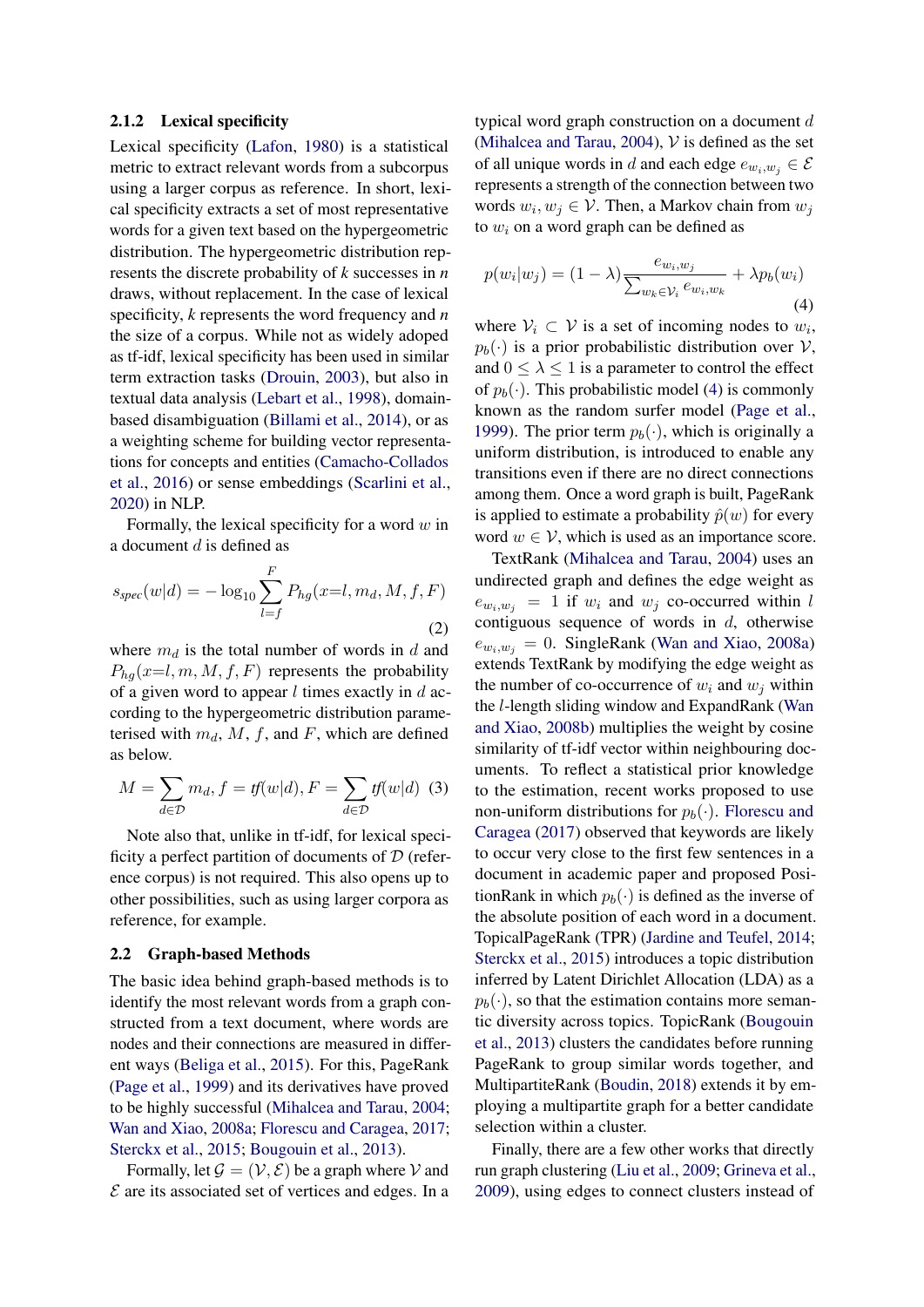<span id="page-3-1"></span>

|                |      |                          |           |         |     | # NPs |      | # tokens |      | Vocab size |      |       | # keyphrases |     |
|----------------|------|--------------------------|-----------|---------|-----|-------|------|----------|------|------------|------|-------|--------------|-----|
| Data           | Size | Domain                   | Type      | Divers. |     |       |      |          |      |            |      | total | multi-words  |     |
|                |      |                          |           |         | avg | std   | avg  | std      | avg  | std        | avg  | std   | avg          | std |
| <b>KPCrowd</b> | 500  | $\overline{\phantom{0}}$ | news      | 0.44    | 77  | 62.0  | 447  | 476.7    | 197  | 140.6      | 16.5 | 12.0  | 3.7          | 3.8 |
| Inspec         | 2000 | CS                       | abstract  | 0.55    | 27  | 12.3  | 138  | 66.6     | 76   | 28.6       | 5.8  | 3.5   | 4.8          | 3.2 |
| Krapivin2009   | 2304 | CS                       | article   | 0.12    | 815 | 252.1 | 9131 | 2524.4   | 1081 | 256.2      | 3.8  | 2.1   | 2.9          | 1.9 |
| Nguyen2007     | 209  | $\overline{\phantom{a}}$ | article   | 0.15    | 618 | 113.9 | 5931 | 1023.1   | 909  | 142.4      | 7.2  | 4.3   | 4.8          | 3.2 |
| PubMed         | 500  | ΒM                       | article   | 0.18    | 566 | 196.5 | 4461 | 1626.4   | 800  | 223.7      | 5.7  | 2.7   | 1.5          | 1.3 |
| Schutz2008     | 1231 | BM                       | article   | 0.29    | 630 | 287.7 | 4201 | 2251.1   | 1217 | 468.4      | 28.5 | 10.3  | 10.1         | 4.9 |
| SemEval2010    | 243  | <b>CS</b>                | article   | 0.13    | 898 | 207.7 | 9740 | 2443.4   | 1218 | 209.1      | 11.6 | 3.3   | 8.8          | 3.3 |
| SemEval2017    | 493  | -                        | paragraph | 0.54    | 40  | 12.9  | 198  | 60.3     | 106  | 27.5       | 9.3  | 4.9   | 6.3          | 3.4 |
| citeulike180   | 183  | ВI                       | article   | 0.21    | 822 | 173.0 | 5521 | 978.8    | 1171 | 202.9      | 7.8  | 3.4   | 1.1          | 1.0 |
| fao30          | 30   | AG                       | article   | 0.21    | 774 | 93.2  | 5438 | 927.5    | 1125 | 157.1      | 15.9 | 5.6   | 5.5          | 2.6 |
| fao $780$      | 779  | AG                       | article   | 0.19    | 776 | 147.2 | 5591 | 902.4    | 1087 | 210.3      | 4.2  | 2.3   | 1.6          | 1.3 |
| theses100      | 100  | $\overline{\phantom{a}}$ | article   | 0.21    | 728 | 131.3 | 5397 | 958.4    | 1134 | 192.3      | 2.4  | 1.5   | 0.8          | 0.8 |
| kdd            | 755  | <b>CS</b>                | abstract  | 0.59    | 16  | 17.0  | 82   | 93.0     | 48   | 45.7       | 0.7  | 0.9   | 0.6          | 0.8 |
| wiki20         | 20   | CS                       | report    | 0.15    | 817 | 322.4 | 7146 | 3609.8   | 1088 | 295.4      | 12.8 | 3.2   | 6.7          | 2.7 |
| www            | 1330 | CS                       | abstract  | 0.58    | 18  | 16.5  | 91   | 89.1     | 53.0 | 43.3       | 0.9  | 1.0   | 0.5          | 0.7 |

Table 1: Dataset statistics, where size refers to the number of documents; diversity refers to a measure of variety of vocabulary computed as the number of unique words divided by the total number of words; number of noun phrases (NPs) refers to candidate phrases extracted by our pipeline; number of tokens is the size of the dataset; vocab size is the number of unique tokens, and number of keyphrase shows the statistics of gold keyphrases for which we report the total number keyphrases, as well as the number of keyphrases composed by more than one token (multi-tokens). In terms of statistics, we show the average (avg) and the standard deviation (std).

words, with semantic relatedness as a weight. Although these techniques can capture high-level semantics, the relatedness-based weights rely on external resources such as Wikipedia [\(Grineva et al.,](#page-9-12) [2009\)](#page-9-12), and thus add another layer of complexity in terms of generalization. For these reasons, they are excluded from this study.

## 3 Experimental Setting

In this section, we explain our keyword extraction experimental setting. All our experiments are run on a 16-core Ubuntu computer equipped with 3.8GHz i7 core and 64GiB memory.[5](#page-0-0)

Datasets. To evaluate the keyword extraction methods, we consider 15 different public datasets in English. $<sup>6</sup>$  $<sup>6</sup>$  $<sup>6</sup>$  Each entry in a dataset consists of</sup> a source document and a set of gold keyphrases, where the source document is processed through the pipeline described in Section [3](#page-3-0) and the gold keyphrase set is filtered to include only phrases

which appear in its candidate set. Table [1](#page-3-1) provides high-level statistics of each dataset, including length and number of keyphrases<sup>[7](#page-0-0)</sup> (both average and standard deviation).

<span id="page-3-0"></span>Preprocessing. Before running keyword extraction on each dataset, we apply standard text preprocessing operations. The documents are first tokenized into words by segtok $8$ , a python library for tokenization and sentence splitting. Then, each word is stemmed to reduce it to its base form for comparison purpose by Porter Stemmer from NLTK [\(Bird et al.,](#page-9-15) [2009\)](#page-9-15), a widely used python library for text processing. Part-of-speech annotation is carried out using NLTK tagger. To select a candidate phrase set  $P_d$ , following the literature [\(Wan](#page-11-4) [and Xiao,](#page-11-4) [2008b\)](#page-11-4), we consider contiguous nouns in the document  $d$  that form a noun phrase satisfying the regular expression (ADJECTIVE)\*(NOUN)+.<sup>[9](#page-0-0)</sup> We then filter the candidates with a stopword list taken from the official YAKE implementation $10$ [\(Campos et al.,](#page-9-1) [2020\)](#page-9-1). Finally, for the statistical methods and the graph-based methods based on them (i.e., LexRank and TFIDFRank), we compute

<sup>&</sup>lt;sup>5</sup>All the details to reproduce our experiments are available at <https://github.com/asahi417/kex>

<sup>&</sup>lt;sup>6</sup>All the datasets were fetched from a public data repository for keyword extraction data: [https://github.com/](https://github.com/LIAAD/KeywordExtractor-Datasets) [LIAAD/KeywordExtractor-Datasets](https://github.com/LIAAD/KeywordExtractor-Datasets): KPCrowd [\(Marujo et al.,](#page-10-17) [2013\)](#page-10-17), Inspec [\(Hulth,](#page-9-13) [2003\)](#page-9-13), Krapivin2009 [\(Krapivin et al.,](#page-10-18) [2009\)](#page-10-18), SemEval2017 [\(Augenstein et al.,](#page-8-2) [2017\)](#page-8-2), kdd [\(Gollapalli and Caragea,](#page-9-14) [2014\)](#page-9-14), www [\(Gollapalli](#page-9-14) [and Caragea,](#page-9-14) [2014\)](#page-9-14), wiki20 [\(Medelyan and Witten,](#page-10-19) [2008\)](#page-10-19), PubMed [\(Schutz et al.,](#page-10-20) [2008\)](#page-10-20), Schutz2008 (Schutz et al., [2008\)](#page-10-20), citeulike180 [\(Medelyan et al.,](#page-10-21) [2009\)](#page-10-21), fao30 and fao780 [\(Medelyan and Witten,](#page-10-19) [2008\)](#page-10-19), guyen2007 [\(Nguyen and Kan,](#page-10-22) [2007\)](#page-10-22), and SemEval2010 [\(Kim et al.,](#page-10-23) [2010\)](#page-10-23).

<sup>&</sup>lt;sup>7</sup>We use keyword and keyphrase almost indistinctly, as some datasets contain keyphrases of more than a single token.

<sup>8</sup><https://pypi.org/project/segtok/>

<sup>&</sup>lt;sup>9</sup>While the vast majority of keywords in the considered datasets follow this structure, there are a few cases of different Part-of-Speech tags as keywords, or where this simple formulation can miss a correct candidate. Nonetheless, our experimental setting is focused on comparing keyword extraction measures, within the same preprocessing framework.

<sup>10</sup><https://github.com/LIAAD/yake>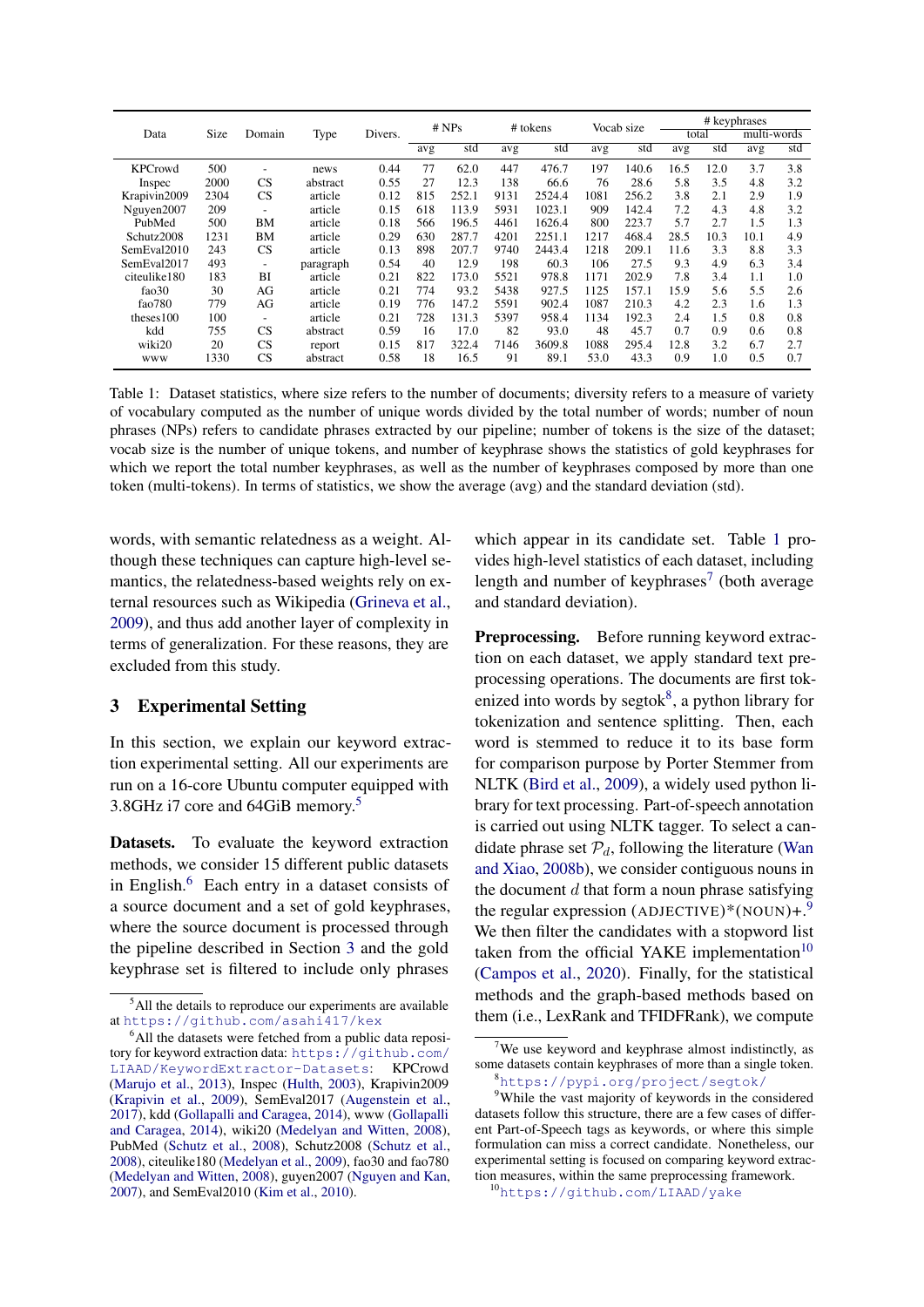<span id="page-4-0"></span>

|            |                |        |      | Statistical |              |      |        |          | Graph-based |              |            |       |
|------------|----------------|--------|------|-------------|--------------|------|--------|----------|-------------|--------------|------------|-------|
| Metric     | Dataset        | FirstN | TF   | Lex         | <b>TFIDF</b> | Text | Single | Position | Lex         | <b>TFIDF</b> | Single     | Topic |
|            |                |        |      | Spec        |              | Rank | Rank   | Rank     | Rank        | Rank         | <b>TPR</b> | Rank  |
|            | <b>KPCrowd</b> | 35.8   | 25.3 | 39.0        | 39.0         | 30.6 | 30.5   | 31.8     | 32.0        | 32.1         | 26.9       | 37.0  |
|            | Inspec         | 31.0   | 18.9 | 31.0        | 31.5         | 33.2 | 33.8   | 32.7     | 32.9        | 33.3         | 30.4       | 31.3  |
|            | Krapivin2009   | 16.7   | 0.1  | 8.7         | 7.6          | 6.6  | 9.1    | 14.3     | 9.7         | 9.7          | 7.4        | 8.5   |
|            | Nguyen2007     | 17.8   | 0.2  | 17.2        | 15.9         | 13.1 | 17.3   | 20.6     | 18.6        | 18.6         | 14.0       | 13.3  |
|            | PubMed         | 9.8    | 3.6  | 7.5         | 6.7          | 10.1 | 10.6   | 10.1     | 8.9         | 8.8          | 9.3        | 7.8   |
|            | Schutz2008     | 16.9   | 1.6  | 39.0        | 38.9         | 34.0 | 36.5   | 18.3     | 38.9        | 39.4         | 14.5       | 46.6  |
|            | SemEval2010    | 15.1   | 1.5  | 14.7        | 12.9         | 13.4 | 17.4   | 23.2     | 16.8        | 16.6         | 12.8       | 16.5  |
| P@5        | SemEval2017    | 30.1   | 17.0 | 45.7        | 47.2         | 41.5 | 43.0   | 40.5     | 46.0        | 46.4         | 34.3       | 36.5  |
|            | citeulike180   | 6.6    | 9.5  | 18.0        | 15.2         | 23.0 | 23.9   | 20.3     | 23.2        | 24.4         | 23.7       | 16.7  |
|            | fao30          | 17.3   | 16.0 | 24.0        | 20.7         | 26.0 | 30.0   | 24.0     | 29.3        | 29.3         | 32.7       | 24.7  |
|            | fao780         | 9.3    | 3.2  | 11.7        | 10.5         | 12.4 | 14.3   | 13.2     | 13.2        | 13.1         | 14.5       | 12.0  |
|            | kdd            | 11.7   | 7.0  | 11.2        | 11.6         | 10.6 | 11.5   | 11.9     | 11.6        | 11.9         | 9.4        | 10.7  |
|            | theses100      | 5.6    | 0.9  | 10.7        | 9.4          | 6.6  | 7.8    | 9.3      | 10.6        | 9.1          | 8.3        | 8.1   |
|            | wiki20         | 13.0   | 13.0 | 17.0        | 21.0         | 13.0 | 19.0   | 14.0     | 22.0        | 23.0         | 19.0       | 16.0  |
|            | www            | 12.2   | 8.1  | 11.9        | 12.2         | 10.6 | 11.2   | 12.6     | 11.6        | 11.7         | 10.2       | 11.2  |
|            | <b>AVG</b>     | 16.6   | 8.4  | 20.5        | 20.0         | 19.0 | 21.1   | 19.8     | 21.7        | 21.8         | 17.8       | 19.8  |
|            | <b>KPCrowd</b> | 60.1   | 45.5 | 73.6        | 72.4         | 62.4 | 61.6   | 64.0     | 65.8        | 65.2         | 50.2       | 60.7  |
|            | Inspec         | 57.3   | 33.0 | 52.4        | 52.8         | 51.4 | 52.4   | 57.1     | 53.3        | 53.7         | 50.5       | 57.8  |
|            | Krapivin2009   | 36.1   | 1.3  | 22.9        | 21.0         | 18.1 | 22.2   | 31.4     | 23.6        | 23.8         | 19.1       | 21.8  |
|            | Nguyen2007     | 43.0   | 2.8  | 38.1        | 41.2         | 30.8 | 34.6   | 43.2     | 36.4        | 37.9         | 29.8       | 33.7  |
|            | PubMed         | 23.1   | 13.3 | 23.5        | 21.4         | 31.7 | 30.5   | 30.6     | 26.9        | 26.3         | 26.0       | 19.8  |
|            | Schutz2008     | 24.6   | 8.6  | 76.6        | 76.7         | 68.9 | 70.9   | 38.5     | 75.5        | 76.3         | 33.7       | 67.3  |
|            | SemEval2010    | 49.7   | 4.5  | 35.8        | 34.6         | 32.9 | 35.5   | 47.8     | 35.3        | 36.4         | 28.7       | 35.9  |
| <b>MRR</b> | SemEval2017    | 52.0   | 32.7 | 68.6        | 68.7         | 61.4 | 63.5   | 62.4     | 67.3        | 67.2         | 54.3       | 63.7  |
|            | citeulike180   | 20.9   | 23.6 | 55.5        | 47.7         | 58.2 | 62.6   | 51.0     | 63.0        | 65.7         | 62.5       | 40.3  |
|            | fao30          | 31.1   | 38.3 | 61.8        | 49.1         | 60.2 | 70.0   | 48.6     | 66.1        | 67.0         | 74.6       | 50.6  |
|            | fao780         | 17.0   | 8.5  | 39.0        | 35.9         | 36.1 | 38.6   | 35.9     | 39.5        | 38.9         | 38.4       | 31.6  |
|            | kdd            | 26.1   | 13.0 | 27.0        | 27.8         | 24.5 | 26.5   | 28.1     | 27.9        | 28.8         | 18.3       | 26.2  |
|            | theses100      | 15.1   | 3.1  | 32.5        | 31.6         | 23.2 | 26.3   | 24.9     | 31.6        | 31.1         | 26.1       | 26.9  |
|            | wiki20         | 27.5   | 27.7 | 52.7        | 47.7         | 40.1 | 45.7   | 31.1     | 52.2        | 46.5         | 39.6       | 35.5  |
|            | <b>WWW</b>     | 29.7   | 17.1 | 30.5        | 30.6         | 26.5 | 27.6   | 30.4     | 29.2        | 30.1         | 21.7       | 27.9  |
|            | <b>AVG</b>     | 34.2   | 18.2 | 46.0        | 44.0         | 41.8 | 44.6   | 41.7     | 46.2        | 46.3         | 38.2       | 40.0  |

Table 2: Mean precision at top 5 (P@5) and mean reciprocal rank (MRR). The best score in each dataset is highlighted using a bold font.

prior statistics including term frequency (tf), tf-idf, and LDA by Gensim ( $\check{R}$ ehůřek and Sojka, [2010\)](#page-10-24) within each dataset.

Comparison Models. As statistical models, we include keyword extraction methods based on tf, tf-idf, and lexical specificity referred as TF, TFIDF, and LexSpec<sup>[11](#page-0-0)</sup> respectively.<sup>[12](#page-0-0)</sup> Each model uses its statistics as a score for the individual words and then aggregates them to score the candidate phrases (see Section [2.1\)](#page-1-2). We also add a heuristic baseline which takes the first  $n$  phrases as its prediction (FirstN). As graph-based models, we compare five distinct methods: TextRank [\(Mihalcea and Tarau,](#page-10-8) [2004\)](#page-10-8), SingleRank [\(Wan and Xiao,](#page-11-3) [2008a\)](#page-11-3), PositionRank [\(Florescu and Caragea,](#page-9-8) [2017\)](#page-9-8), SingleTPR

[\(Sterckx et al.,](#page-10-15) [2015\)](#page-10-15), and TopicRank [\(Bougouin](#page-9-9) [et al.,](#page-9-9) [2013\)](#page-9-9). Additionally, we propose two extensions of SingleRank, which we call TFIDFRank and LexRank, where a word distribution computed by tf-idf or lexical specificity is used for  $p_b(\cdot)$ . As implementations of graph operations such as PageRank and word graph construction, we use NetworkX [\(Hagberg et al.,](#page-9-16) [2008\)](#page-9-16), a graph analyzer in Python.

## 4 Results

In this section, we report our main experimental results comparing unsupervised keyword extraction methods. Table [2](#page-4-0) shows the results obtained by all comparison systems.[13](#page-0-0) The algorithms in each metric that achieve the best accuracy across datasets are TFIDFRank for P@5, and LexSpec and TFIDF for MRR. In the averaged metrics over all datasets,

 $11$ For lexical specificity, we follow the implementation of [Camacho-Collados et al.](#page-9-6) [\(2016\)](#page-9-6).

 $12$ As mentioned in Section [2.1,](#page-1-2) we do not include YAKE [\(Campos et al.,](#page-9-1) [2020\)](#page-9-1) as our experiments are focused on analyzing single features on their own in a unified setting. YAKE utilizes a unified preprocessing and a combination of various textual features, which are out of scope in this paper.

<sup>&</sup>lt;sup>13</sup>Results are reported according to standard metrics in keyword extraction and IR: precision at 5 (P@5) and mean reciprocal rank (MRR). The appendix includes details about these metrics and results for additional metrics.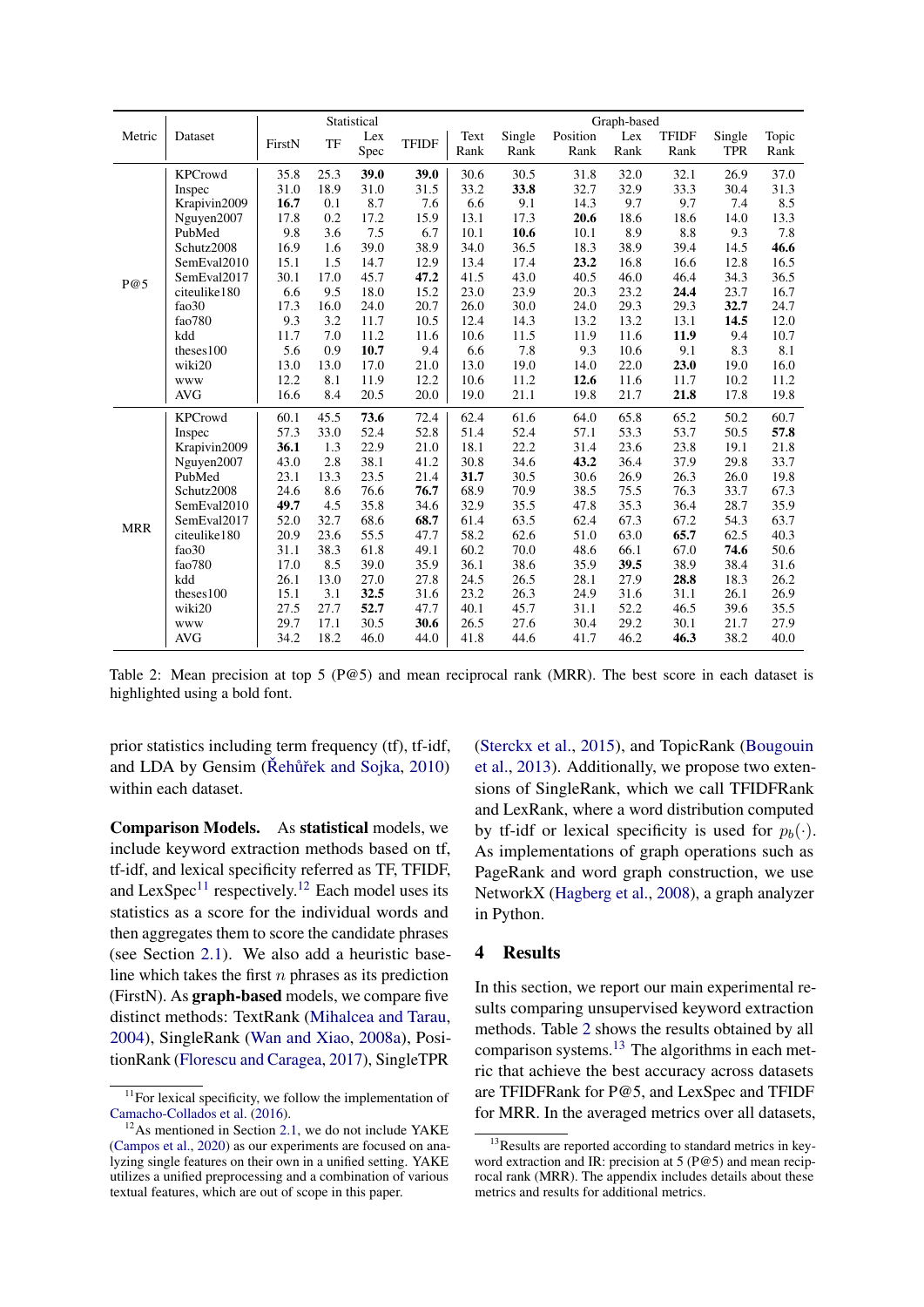<span id="page-5-0"></span>

| Prior  | Model        | Time  | Time  | Time                |
|--------|--------------|-------|-------|---------------------|
|        |              | prior | total | per doc             |
|        | TF           |       | 11.5  | 0.0058              |
| tf     | LexSpec      | 10.2  | 12.1  | 0.0061              |
|        | LexRank      |       | 25.5  | 0.0128              |
|        | <b>TFIDF</b> | 10.3  | 22.4  | $\overline{0.0112}$ |
| tf-idf | TFIDFRank    |       | 26.5  | 0.0133              |
| LDA    | SingleTPR    | 16.2  | 29.4  | 0.0147              |
|        | FirstN       |       | 11.5  | 0.0058              |
|        | TextRank     |       | 14.9  | 0.0075              |
|        | SingleRank   |       | 15.0  | 0.0075              |
|        | PositionRank |       | 15.0  | 0.0075              |
|        | TopicRank    |       | 19.0  | 0.0095              |

Table 3: Average clock time (sec.) to process the Inspec dataset over 100 independent trials.

lexical specificity and tf-idf based models (TFIDF, LexSpec, TFIDFRank, and LexRank) are shown to perform high in general. In particular, the hybrid models LexRank and TFIDFRank achieve the best accuracy on all the metrics, with LexSpec and TFIDF being competitive in MRR. Overall, despite their simplicity, both lexical specificity and tf-idf appear to be able to exploit effective features for keyword extraction from a variety of datasets, and perform robustly to domain shifts including document size, format, as well as the source domain. Moreover, TF gives a remarkably low accuracy on every metric and the huge gap between TF and TFIDF can be interpreted as the improvement given by the normalization provided by the inverse document frequency. However, as we discuss in Section [6.1,](#page-7-0) this IDF normalization relies on a corpus partition, which may not be available in all cases. On the other hand, a measure such as lexical specificity only needs overall term frequencies, which may have advantages in practical settings. In the following sections we perform a more in-depth analysis on these results and the global performance of each type model.

Execution time. In terms of efficiency for each algorithm, we report the average process time over 100 independent trials on the Inspec dataset in Table [3,](#page-5-0) which also includes the time to compute each statistical prior over the dataset. In general, none of the models perform very slowly. Not surprisingly, statistical models are faster than graph-based models due to the overhead introduced by the PageRank algorithm, although as a drawback they need to perform prior statistical computations for each dataset beforehand.

## 5 Analysis

Following the main results presented in the previous section, we perform an analysis on different aspects of the evaluation. In particular, we focus on the agreement among methods, overall performance (Section [5.1\)](#page-5-1), and the features related to each dataset leading to each method's performace (Section [5.2\)](#page-5-2).

## <span id="page-5-1"></span>5.1 Mean Precision Analysis

The objective of the following statistical analysis is to compare the overall performance of the keyword extraction methods in terms of their mean performance (i.e., P@5 and MRR). For this analysis, all 117,447 documents are considered individually.

Table [4](#page-6-0) illustrates the mean P@5 and MMR for each key extraction method. Across all the metrics, the best results are obtained by TFIDFRank. The differences between the models are tested for statistical significance using paired Wilcoxon rank sum tests.<sup>[14](#page-0-0)</sup> A method is said to dominate another in terms of performance if it is non-worse in all the metrics and strictly better in at least one metric. Following this rule, it is possible to rank the methods according to their dominance order (i.e., the Pareto ranking): the top methods are those that are non-dominated, followed by those that are dominated only by methods of the first group, et cetera. The resulting ranking, which only considers statistically significant differences, is presented in the following: (1) TFIDFRank; (2) LexRank and LexSpec; (3) SingleRank and TFIDF; (4) Position-Rank and TopicRank; (5) TextRank; (6) FirstN; (7) SingleTPR; (8) TF.

As can be observed in this ranking and in the results of Table [4,](#page-6-0) the best method is TFIDFRank, which dominates all the others. LexSpec slightly but consistently outperforms TFIDF, which is an interesting result on its own given the predominance in the use of TFIDF in the literature and in practical applications. We extend the discussion about the comparison of LexSpec and TFIDF in Section [6.1.](#page-7-0)

## <span id="page-5-2"></span>5.2 Regression Analysis

The objective of this analysis is to understand what are a dataset's characteristics that make one method better than another at extracting keywords. For this purpose, a regression model is built for every

<sup>&</sup>lt;sup>14</sup>For the sake of space, the full statistical significance analyses are presented in the appendix. However, these are also commented in our discussion (Section [6\)](#page-6-1).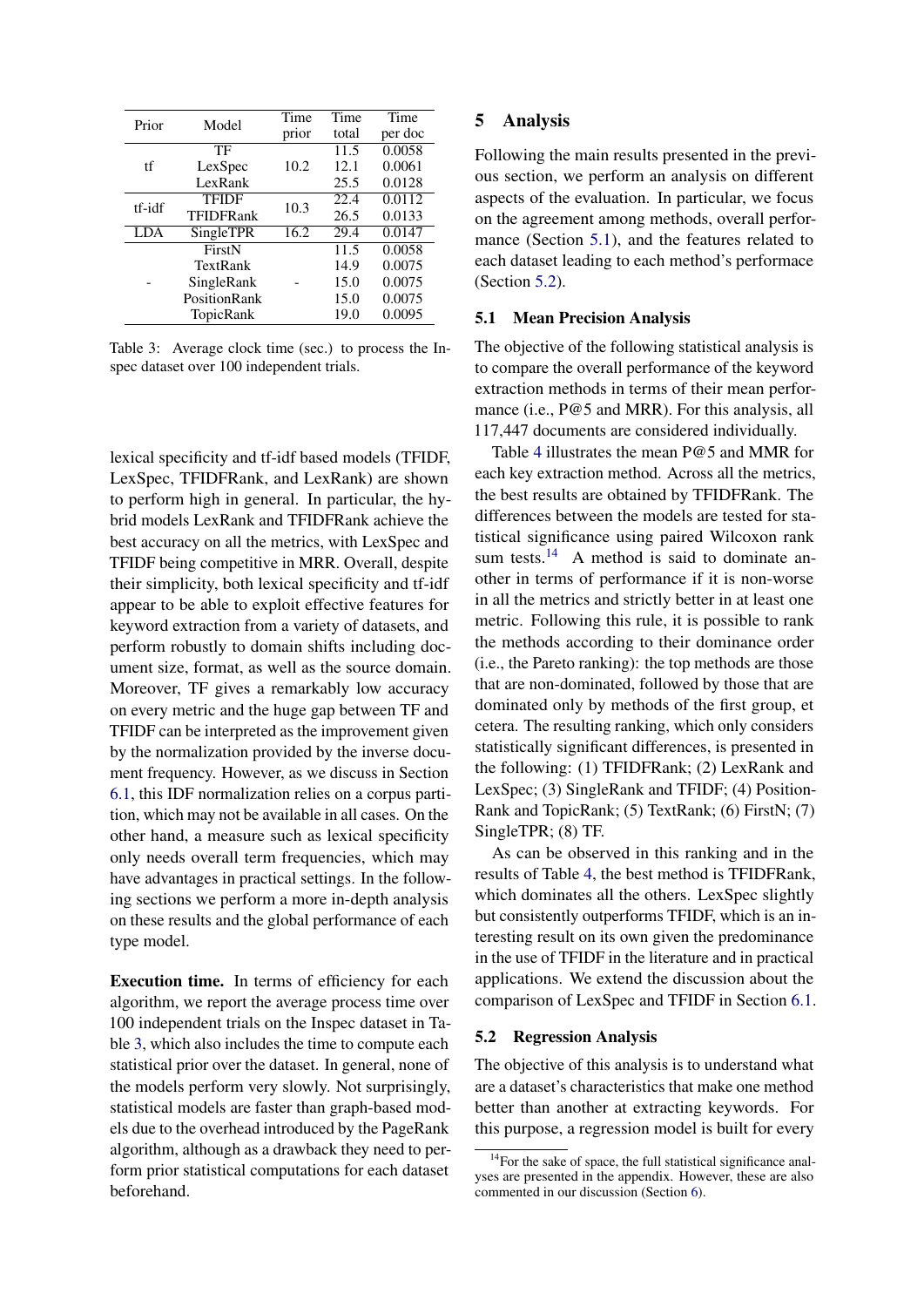<span id="page-6-0"></span>

|             | Method              | $P$ (@5     | <b>MRR</b> |
|-------------|---------------------|-------------|------------|
|             | FirstN              | 18.8        | 37.1       |
| Statistical | TF                  | 7.9         | 16.1       |
|             | LexSpec             | 20.8        | 42.9       |
|             | TFIDF               | 20.5        | 42.2       |
|             | TextRank            | 19.5        | 39.2       |
|             | SingleRank          | 21.0        | 41.2       |
|             | <b>PositionRank</b> | <b>20.0</b> | 40.9       |
| Graph-based | LexRank             | 21.4        | 42.9       |
|             | TFIDFRank           | 21.6        | 43.3       |
|             | SingleTPR           | 16.4        | 33.2       |
|             | TopicRank           | 21.0        | 40.3       |

Table 4: Key extraction methods' mean P@5 and MRR. Each column is independently colour-coded according to a gradient that goes from green (best/highest value) to red (worst/lowest value).

performance metric (P@5 and MRR) and pair of key extraction methods (*m1* and *m2*). Formally, each observation is a pair in the Cartesian product (dataset  $\times$  method) in the regression models. The following independent variables are considered: avg\_word and sd\_word (i.e., average and standard deviation of the number of tokens in the dataset, representing the length of the documents); avg\_vocab and sd\_vocab (i.e., average and standard deviation of the number of unique tokens in the dataset, representing the lexical richness of the documents); avg\_phrase and sd\_phrase (i.e., average and standard deviation of the number of noun phrases in the dataset, representing the number of candidate keywords in the documents); avg\_keyword and sd\_keyword (i.e., average and standard deviation of the number of gold keyphrases associated to the dataset).<sup>[15](#page-0-0)</sup> The regression models estimate the dependent variable as  $\Delta avg\_score = avg\_score_{m1} - avg\_score_{m2}$ where  $avg\_score_{m1}$  and  $avg\_score_{m2}$  are the average performance metrics obtained by the methods *m1* and *m2* on the dataset's documents, respectively. Feature selection is carried out by forward stepwise-selection using BIC penalization to remove non-significant variables. Each model considers 15 observations and, overall, 110 regression models are fitted.

Given a regression model, its adjusted coefficient of determination ( $\text{adj}R^2$ ) is used as a measure of its goodness of fit. In fact, an  $\text{adj}R^2 > 0.50$  indicates that the independent variables explain most of the differences in performance between the models. The distribution of the  $\text{adj}R^2$  obtained by the regression models shows overall good explanatory capabilities: the 0%, 25%, 50%, 75%, and 100% quantiles are 0, 0.6479, 0.7760, 0.8729, and 0.9776, respectively. Thus, ∼75% of the models have an adj $R^2 > 0.65$ , and ~50% have adj $R^2 > 0.78$ , suggesting that, in general, the considered dataset's characteristics explain satisfactorily the differences in the results obtained by the key extraction methods. Therefore, the variables can be used to determine what method is more performant for a given dataset. In the rest of the paper, only the models having an  $\text{adj}R^2 > 0.50$  and their statistically significant variables (i.e., p-value  $< 0.05$ ) are con-sidered for interpretation.<sup>[16](#page-0-0)</sup>

The coefficients of the regression models can be used to understand under what circumstances each model is preferable. In fact, a positive coefficient identifies a variable that positively correlates with a greater precision for  $m_1$ , while a negative coefficient corresponds to a variable that positively correlates with a greater precision for  $m2$ . Table [5](#page-7-1) illustrates the significant variables for a selection of regression models. These are used in the following section to draw insights on the methods' preferences in terms of dataset features.

## <span id="page-6-1"></span>6 Discussion

In this section, we provide a focused comparison among the different types of model, highlighting their main differences, advantages and disadvantages. First, we discuss the two main statistical methods analyzed in this paper, namely LexSpec and TFIDF (Section [6.1\)](#page-7-0). Then, we analyze graphical methods, and in particular SingleRank and TopicRank (Section [6.2\)](#page-7-2). Finally, we provide an overview of the main differences between statistical and graph-based methods (Section [6.3\)](#page-7-3).

<sup>&</sup>lt;sup>[1](#page-3-1)5</sup>It can be noticed that not all the variables from Table 1 have been included in the regression analysis. The reasons for that are detailed in the following. The variable *size* represents the number of documents in the dataset. As this is not a characteristic of the documents comprising the dataset, it has been disregarded (note that the size of each document is indeed included in the analysis, i.e., 'avg\_word'). Variables *domain* and *type* are too sparse to be relevant. Finally, the variable *diversity* is computed as  $\frac{avg\_vocab}{avg\_word}$ . Since both terms are already included in the regression model, adding diversity would result in an interdependence among the variables, consequently decreasing the interpretability of the results.

<sup>&</sup>lt;sup>16</sup>More details about individual regression analyses and the significance of their variables are available in the appendix.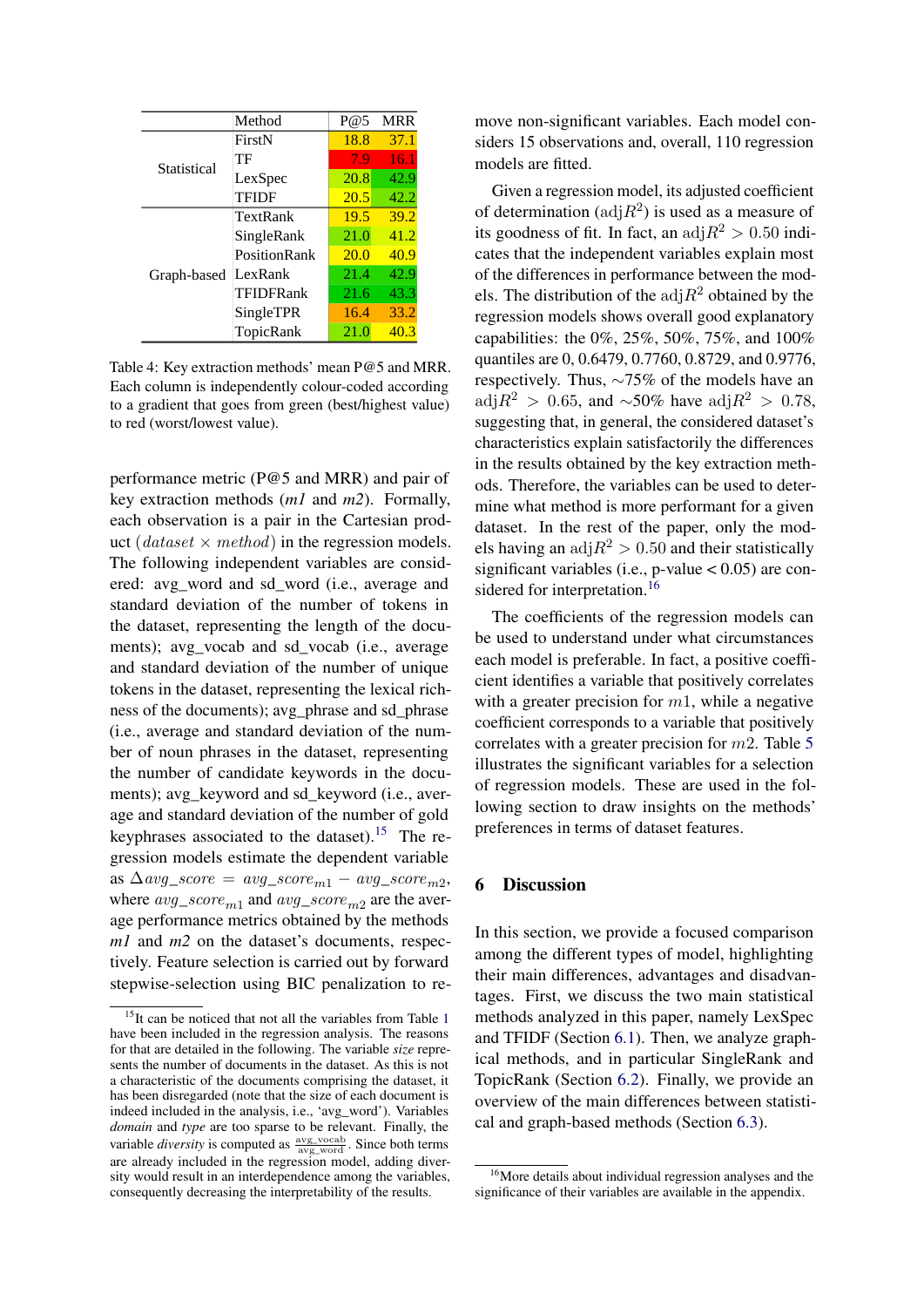<span id="page-7-1"></span>

| m          | metric     | statistically significant variables                       |                                                          | metric $m2$ |              |
|------------|------------|-----------------------------------------------------------|----------------------------------------------------------|-------------|--------------|
| P@5        |            | avg_word $(***)$ , sd_vocab $(*)$                         | sd word $(***)$                                          | P@5         | <b>TFIDF</b> |
| LexSpec    | <b>MRR</b> | $avg_{\text{phrase}}$ (**) $avg_{\text{keyword}}$ (*)     | $avg_{word}$ (**), $avg_{vocab}$ (**)                    | <b>MRR</b>  |              |
| SingleRank | P@5        | avg_phrase $(**)$ , sd_phrase $(**)$ , avg_keyword $(**)$ | sd_word $(**)$ , sd_vocab $(***)$ , sd_keyword $(*)$     | P@5         | TopicRank    |
|            | <b>MRR</b> | $avg_{\text{phrase}}$ (***), $avg_{\text{keyword}}$ (*)   | $avg_{word}$ (***), $avg_{vocab}$ (**)                   | <b>MRR</b>  |              |
| LexSpec    | P@5        | sd_word (*), avg_vocab (**), sd_keyword (**)              | $avg_{\text{phrase}}$ (**), $avg_{\text{keyword}}$ (**)  | P@5         | SingleRank   |
|            | P@5        | avg_phrase (*), avg_keyword (*)                           | $sd_{word}$ (*), $avg_{v}code($ *), $sd_{keyword}$ (*)   | P@5         | <b>TFIDF</b> |
| SingleRank | <b>MRR</b> | $avg_{\text{phrase}}$ (*), $avg_{\text{keyword}}$ (*)     | $sd_{word}$ (*), $avg_{v}$ ocab (*), $sd_{key}$ word (*) | <b>MRR</b>  |              |

Table 5: Significant variables in the regression models comparing key-extraction methods' performance. Columns  $m1$  and  $m2$  report the compared methods; columns 'metric' shows the performance metric considered; the central columns illustrate the statistically significant variables that positively affect the performance of each model. The significance of the variables is indicated between parenthesis, according to the following scale: 0 '\*\*\*' 0.001 '\*\*' 0.01 '\*' 0.05. Only models having  $\text{adj}R^2 > 0.5$  are included, as those are the variables that explain most of the differences in performance between the incumbent models.

#### <span id="page-7-0"></span>6.1 LexSpec vs. TFIDF

According to Table [4,](#page-6-0) LexSpec and TFIDF have similar average performance, although LexSpec obtains slightly better scores in both metrics. These differences are also statistically significant. As for the Pareto ranking, LexSpec ranks second, while TFIDF ranks third. Therefore, the former should be preferred over the latter performance-wise.

However, TFIDF still performs better than LexSpec in certain datasets (see Table [2\)](#page-4-0). According to Table [5,](#page-7-1) the choice of the key-extraction method strongly depends on the metric used. For P@5, TFIDF performs better in datasets having a higher variability in the number of words (sd\_word), while LexSpec prefers datasets with longer documents (avg word) and more variability in terms of lexical richness (sd\_vocab). For MRR, LexSpec exhibits a very different behaviour, performing significantly better in datasets with high average number of noun phrases (avg\_phrase) and high variability in the number of gold keywords (sd\_keyword). On the other hand, TFIDF prefers datasets with longer and lexically richer documents (avg\_word and avg\_vocab).

Broadly speaking, LexSpec and TFIDF have qualitative differences. Being based on the hypergeometric distribution, LexSpec has a statistical nature and probabilities can be directly inferred from it. While TFIDF can also be integrated within a probabilistic framework [\(Joachims,](#page-9-17) [1996\)](#page-9-17) or interpreted from an information-theoretic perspective [\(Aizawa,](#page-8-1) [2003\)](#page-8-1), it is essentially heuristics-based. In practical terms, LexSpec has the advantage of not requiring a partition into documents unlike the traditional formulation of TFIDF. Moreover, given its statistical nature, LexSpec has been shown to be more robust to different document sizes [\(Camacho-](#page-9-18)[Collados et al.,](#page-9-18) [2015\)](#page-9-18), as we could also empirically

corroborate in the variable correlation analysis in the appendix. On the flip side, TFIDF is generally found to be relatively simple to tune for specific settings [\(Cui et al.,](#page-9-19) [2014\)](#page-9-19).

### <span id="page-7-2"></span>6.2 SingleRank vs. TopicRank

In this analysis we compare two qualitatively different graph-based methods, namely Single Rank (a representative of vanilla graph-based methods) and TopicRank, which leverages topic models. The two methods have similar performances in term of P@5; however, SingleRank achieves a much better average MRR score, as illustrated in Table [4.](#page-6-0) The latter is also statistically significant. For this reason, SingleRank completely dominates TopicRank. This is also reflected in the Pareto ranking, where the former ranks third and the latter fourth. Therefore, in general, SingleRank should be preferred.

The insights drawn from the regression models are summarised in the following. Table [5](#page-7-1) shows that the performance of TopicRank depends on the metric used. On the other hand, SingleRank has a more stable set of preferences. However, it is still possible to identify a pattern. In fact, TopicRank is positively influenced by the number of words and the lexical richness of the documents in a dataset (sd\_word and sd\_vocab for P@5, and avg\_word and avg\_vocab for MRR), while SingleRank is affected by the number of noun phrases and keyphrases associated to the documents (avg\_phrase, sd\_phrase, and avg\_keyword).

## <span id="page-7-3"></span>6.3 Statistical vs. Graph-based

When comparing SingleRank versus TFIDF and LexSpec in terms of average performance (see Table [4\)](#page-6-0), it can be seen that SingleRank performs better in terms of average P@5 (albeit only the difference with TFIDF is statistically significant); however, it performs worse than both the statistical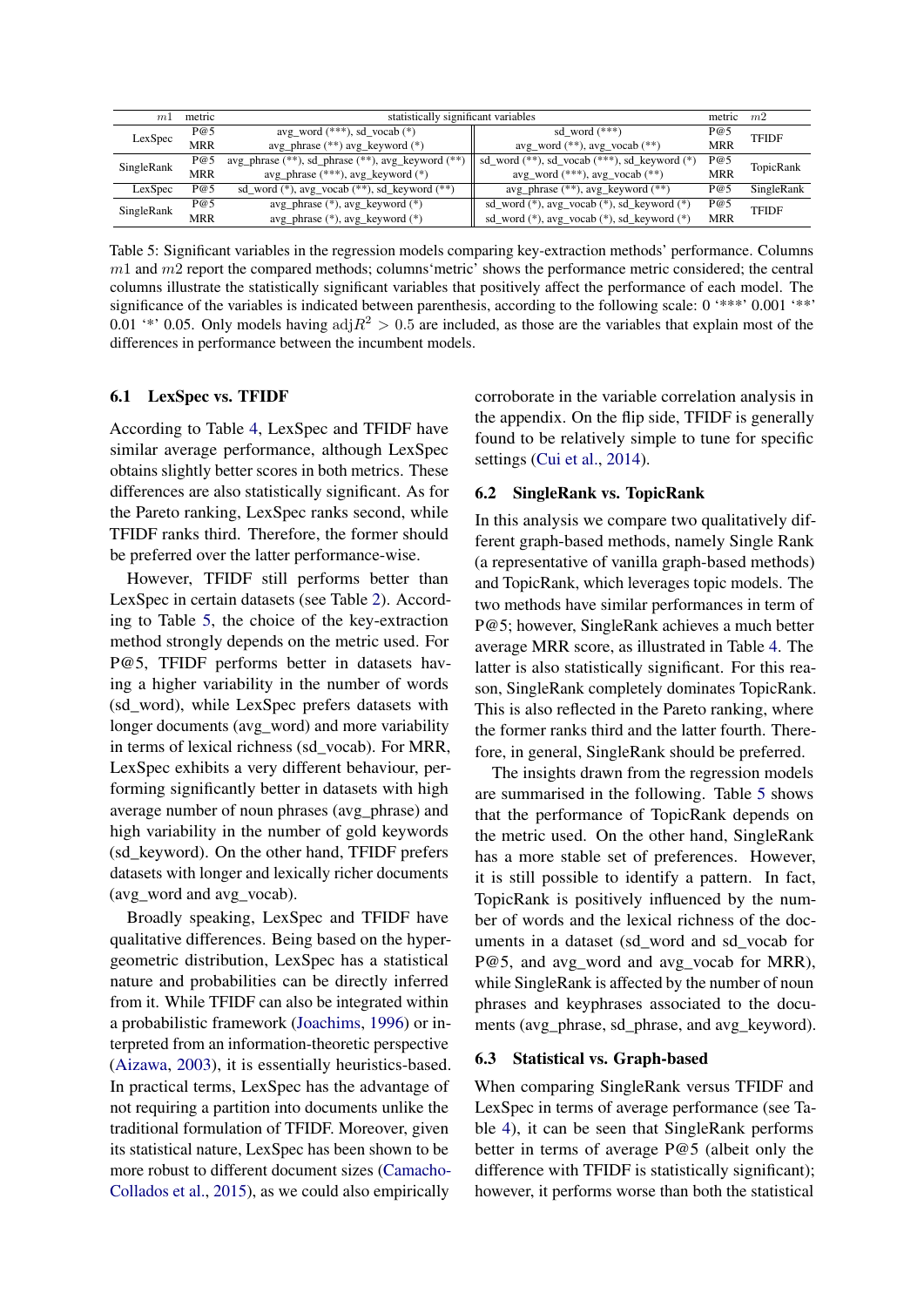methods in terms of average MRR (albeit no difference is statistically significant). Still, SingleRank ranks third (as TFIDF), because it is dominated by LexRank (all differences statistically significant). As LexSpec ranks second, it is recommendable to use this method instead of the other two. On the other hand, this is not a definitive argument in favour of using only statistical methods. In general, statistical methods tend to dominate in MRR over vanilla graph-based techniques. However, the method that achieves the highest scores across all the documents is TFIDFRank, which is graph-based in nature but initialized with TF-IDF. Results suggest that while statistical methods can be reliably used to extract relevant terms when precision is required (reminder that MRR rewards systems extracting the first correct candidate in top ranks), graphical methods can extract a more coherent set of keywords overall thanks to its graph-connectivity measures. This finding should be investigated more in detail in future research.

In terms of dataset features, Table [5](#page-7-1) shows that the behaviour of SingleRank is very stable. In fact, across all metrics, SingleRank performs better for datasets with a high average of noun phrases and keyphrases (avg\_phrase and avg\_keyword). On the other hand, the statistical methods (i.e. TFIDF and LexSpec) achieve better performances on datasets with a high standard deviation for the number of words and keyphrases, and a high average number of unique tokens (sd\_word, sd\_keyword, and avg\_vocab). In conclusion, SingleRank performs better in datasets having a high number of candidate and gold keyphrases, while its performance is hindered in datasets having more lexical richness.

Efficiency and running time. Statistical methods are shown to be faster overall in terms of computation time in our experiments (see Table [3\)](#page-5-0). However, all methods are overall efficient in practical settings, and this factor should not be of especial relevant unless computations need to be done on the fly or on a very large scale. As an advantage of graphical models, these do not require a prior computation over the whole dataset. Therefore, graph-based models could potentially reduce the gap in overall execution time in online learning settings, where new documents are added after the initial computations.

## 7 Conclusion

In this paper, we have presented a large-scale empirical comparison of unsupervised keyword extraction techniques. Our study was focused on two types of keyword extraction methods, namely statistical relying on frequency-based features, and graph-based exploiting the inter-connectivity of words in a corpus. Our analysis on fifteen diverse keyword extraction datasets revealed various insights with respect to each type of method.

In addition to well-known term weighting schemes such as tf-idf, our comparison includes statistical methods such as lexical specificity, which shows better performance than tf-idf while being significantly less used in the literature. We have also explored various types of graph-based methods based on PageRank and on topic models, with varying conclusions with respect to performance and execution time. Our extensive evaluation and analysis can serve as a reference for future research to understand in detail the advantages and disadvantages of each approach in different settings, both qualitatively and quantitatively.

As future work, we plan to extend this analysis to fathom the extent and characteristics of the interactions of different methods and their complementarity. Moreover, we will extend this empirical comparison to other settings where the methods are used as weighting schemes for NLP and IR applications, and for languages other than English.

### Acknowledgements

Jose Camacho-Collados acknowledges support from the UKRI Future Leaders Fellowship scheme.

## References

- <span id="page-8-1"></span>Akiko Aizawa. 2003. An information-theoretic perspective of tf–idf measures. *Information Processing & Management*, 39(1):45–65.
- <span id="page-8-0"></span>Ignacio Arroyo-Fernández, Carlos-Francisco Méndez-Cruz, Gerardo Sierra, Juan-Manuel Torres-Moreno, and Grigori Sidorov. 2019. Unsupervised sentence representations as word information series: Revisiting tf–idf. *Computer Speech & Language*, 56:107– 129.
- <span id="page-8-2"></span>Isabelle Augenstein, Mrinal Das, Sebastian Riedel, Lakshmi Vikraman, and Andrew McCallum. 2017. [SemEval 2017 task 10: ScienceIE - extracting](https://doi.org/10.18653/v1/S17-2091) [keyphrases and relations from scientific publica](https://doi.org/10.18653/v1/S17-2091)[tions.](https://doi.org/10.18653/v1/S17-2091) In *Proceedings of the 11th International Workshop on Semantic Evaluation (SemEval-2017)*,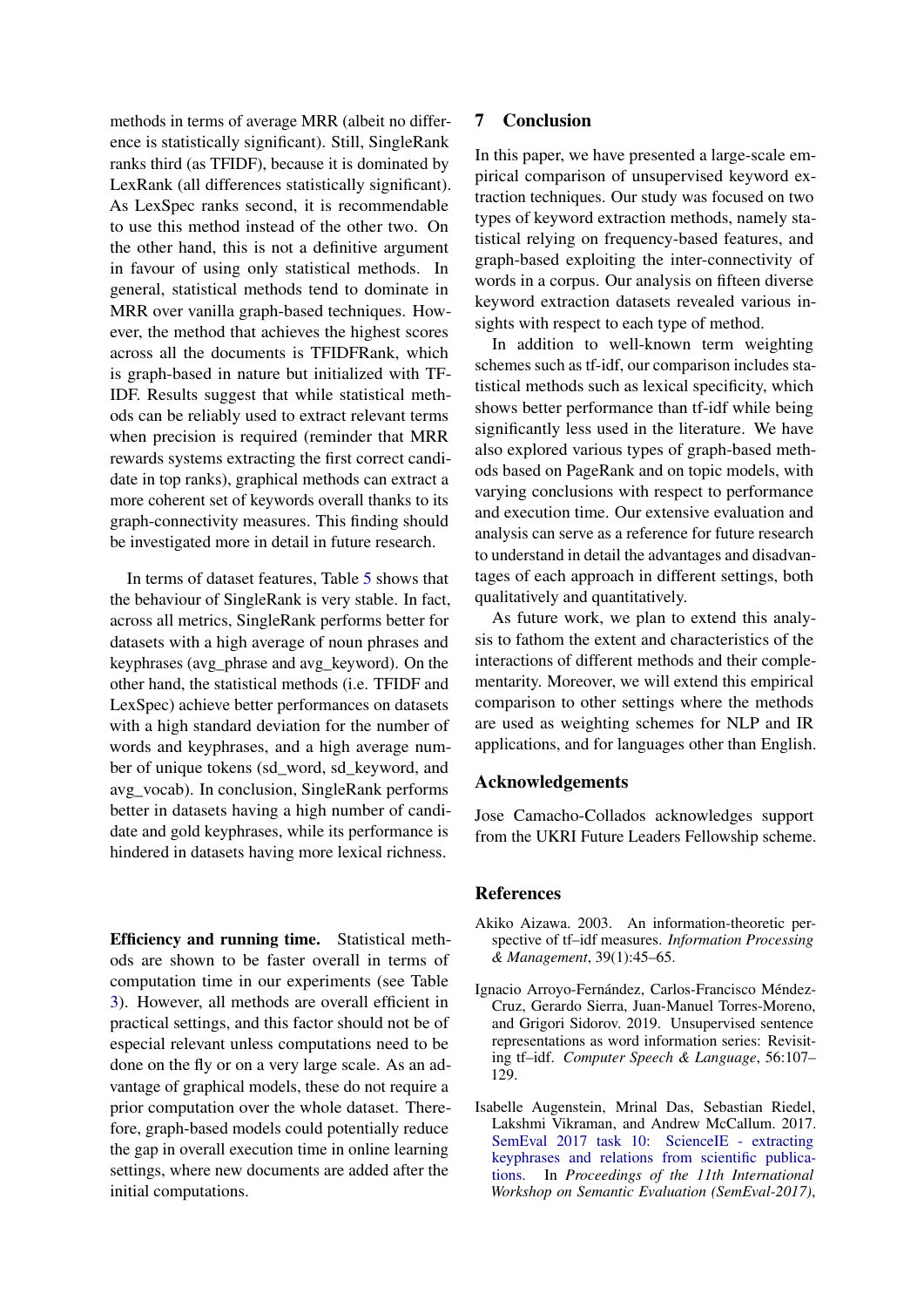pages 546–555, Vancouver, Canada. Association for Computational Linguistics.

- <span id="page-9-7"></span>Slobodan Beliga, Ana Meštrović, and Sanda Martinčić-Ipšic. 2015. An overview of graph-based keyword ´ extraction methods and approaches. *Journal of information and organizational sciences*, 39(1):1–20.
- <span id="page-9-5"></span>Mokhtar-Boumeyden Billami, José Camacho-Collados, Evelyne Jacquey, and Laurence Kister. 2014. Annotation sémantique et validation terminologique en texte intégral en SHS. In *Proceedings of TALN*, pages 363–376.
- <span id="page-9-15"></span>Steven Bird, Ewan Klein, and Edward Loper. 2009. *Natural language processing with Python: analyzing text with the natural language toolkit*. " O'Reilly Media, Inc.".
- <span id="page-9-11"></span>Florian Boudin. 2018. [Unsupervised keyphrase extrac](https://doi.org/10.18653/v1/N18-2105)[tion with multipartite graphs.](https://doi.org/10.18653/v1/N18-2105) In *Proceedings of the 2018 Conference of the North American Chapter of the Association for Computational Linguistics: Human Language Technologies, Volume 2 (Short Papers)*, pages 667–672, New Orleans, Louisiana. Association for Computational Linguistics.
- <span id="page-9-9"></span>Adrien Bougouin, Florian Boudin, and Béatrice Daille. 2013. Topicrank: Graph-based topic ranking for keyphrase extraction. In *International joint conference on natural language processing (IJCNLP)*, pages 543–551.
- <span id="page-9-20"></span>Jose Camacho-Collados, Claudio Delli Bovi, Luis Espinosa-Anke, Sergio Oramas, Tommaso Pasini, Enrico Santus, Vered Shwartz, Roberto Navigli, and Horacio Saggion. 2018. [SemEval-2018 task 9: Hy](https://doi.org/10.18653/v1/S18-1115)[pernym discovery.](https://doi.org/10.18653/v1/S18-1115) In *Proceedings of The 12th International Workshop on Semantic Evaluation*, pages 712–724, New Orleans, Louisiana. Association for Computational Linguistics.
- <span id="page-9-18"></span>José Camacho-Collados, Mohammad Taher Pilehvar, and Roberto Navigli. 2015. [NASARI: a novel ap](https://doi.org/10.3115/v1/N15-1059)[proach to a semantically-aware representation of](https://doi.org/10.3115/v1/N15-1059) [items.](https://doi.org/10.3115/v1/N15-1059) In *Proceedings of the 2015 Conference of the North American Chapter of the Association for Computational Linguistics: Human Language Technologies*, pages 567–577, Denver, Colorado. Association for Computational Linguistics.
- <span id="page-9-6"></span>José Camacho-Collados, Mohammad Taher Pilehvar, and Roberto Navigli. 2016. Nasari: Integrating explicit knowledge and corpus statistics for a multilingual representation of concepts and entities. *Artificial Intelligence*, 240:36–64.
- <span id="page-9-1"></span>Ricardo Campos, Vítor Mangaravite, Arian Pasquali, Alipio Jorge, Célia Nunes, and Adam Jatowt. 2020. Yake! keyword extraction from single documents using multiple local features. *Information Sciences*, 509:257–289.
- <span id="page-9-19"></span>Jia Cui, Jonathan Mamou, Brian Kingsbury, and Bhuvana Ramabhadran. 2014. Automatic keyword selection for keyword search development and tuning.

In *2014 IEEE International Conference on Acoustics, Speech and Signal Processing (ICASSP)*, pages 7839–7843. IEEE.

- <span id="page-9-4"></span>Patrick Drouin. 2003. Term extraction using nontechnical corpora as a point of leverage. *Terminology*, 9(1):99–115.
- <span id="page-9-2"></span>Samhaa R El-Beltagy and Ahmed Rafea. 2009. Kpminer: A keyphrase extraction system for english and arabic documents. *Information systems*, 34(1):132–144.
- <span id="page-9-8"></span>Corina Florescu and Cornelia Caragea. 2017. Positionrank: An unsupervised approach to keyphrase extraction from scholarly documents. In *Proceedings of the 55th Annual Meeting of the Association for Computational Linguistics (Volume 1: Long Papers)*, pages 1105–1115.
- <span id="page-9-14"></span>Sujatha Das Gollapalli and Cornelia Caragea. 2014. Extracting keyphrases from research papers using citation networks. In *Proceedings of the AAAI Conference on Artificial Intelligence*, volume 28.
- <span id="page-9-12"></span>Maria Grineva, Maxim Grinev, and Dmitry Lizorkin. 2009. Extracting key terms from noisy and multitheme documents. In *Proceedings of the 18th international conference on World wide web*, pages 661– 670.
- <span id="page-9-3"></span>Kelvin Guu, Kenton Lee, Zora Tung, Panupong Pasupat, and Mingwei Chang. 2020. Retrieval augmented language model pre-training. In *International Conference on Machine Learning*, pages 3929–3938. PMLR.
- <span id="page-9-16"></span>Aric A. Hagberg, Daniel A. Schult, and Pieter J. Swart. 2008. Exploring network structure, dynamics, and function using networkx. In *Proceedings of the 7th Python in Science Conference*, pages 11 – 15, Pasadena, CA USA.
- <span id="page-9-13"></span>Anette Hulth. 2003. [Improved automatic keyword ex](https://www.aclweb.org/anthology/W03-1028)[traction given more linguistic knowledge.](https://www.aclweb.org/anthology/W03-1028) In *Proceedings of the 2003 Conference on Empirical Methods in Natural Language Processing*, pages 216– 223.
- <span id="page-9-0"></span>Siham Jabri, Azzeddine Dahbi, Taoufiq Gadi, and Abdelhak Bassir. 2018. Ranking of text documents using tf-idf weighting and association rules mining. In *2018 4th International Conference on Optimization and Applications (ICOA)*, pages 1–6. IEEE.
- <span id="page-9-10"></span>James Jardine and Simone Teufel. 2014. Topical pagerank: A model of scientific expertise for bibliographic search. In *Proceedings of the 14th Conference of the European Chapter of the Association for Computational Linguistics*, pages 501–510.
- <span id="page-9-17"></span>Thorsten Joachims. 1996. A probabilistic analysis of the rocchio algorithm with tfidf for text categorization. Technical report, Carnegie-mellon univ pittsburgh pa dept of computer science.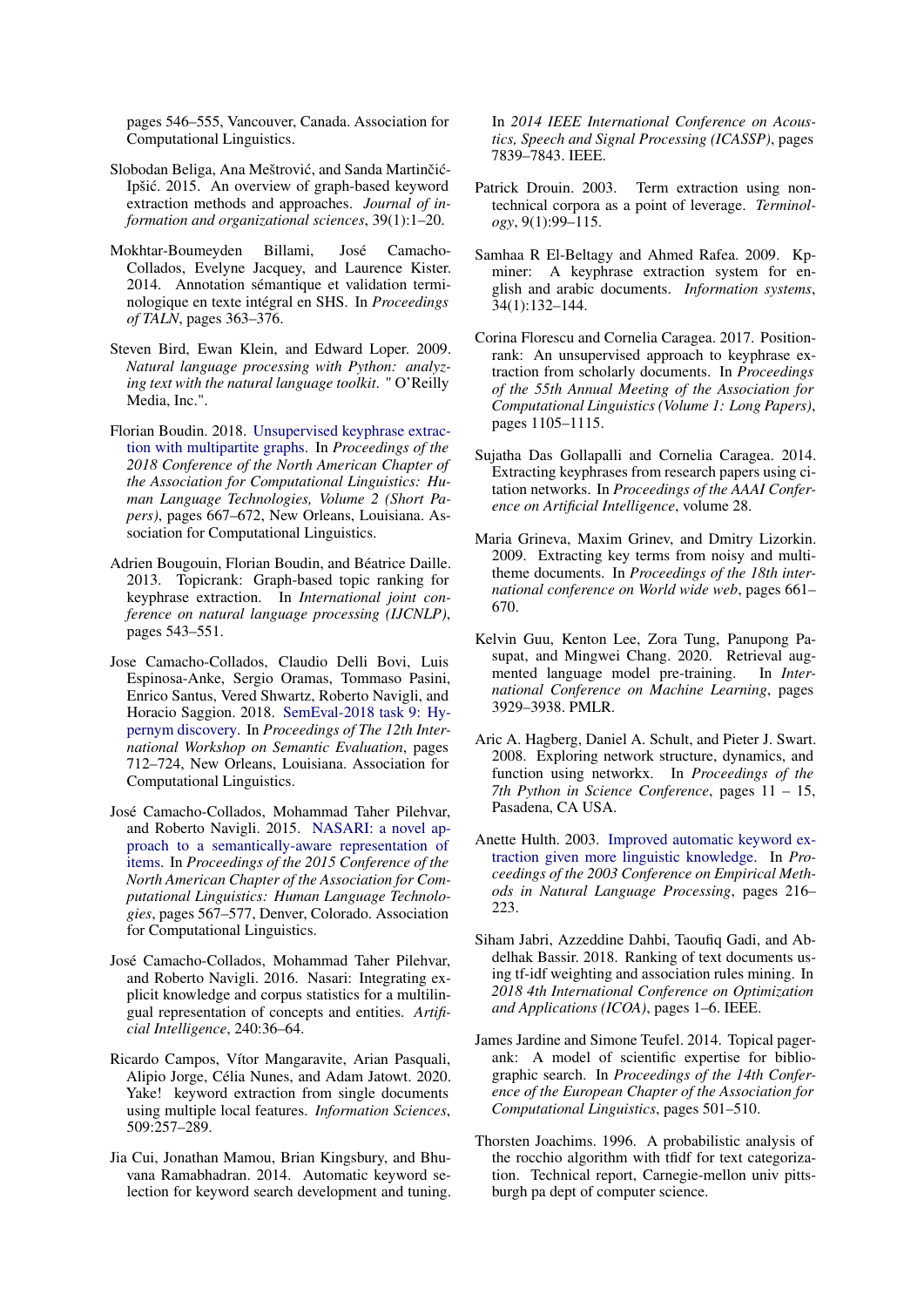- <span id="page-10-0"></span>Karen Sparck Jones. 1972. A statistical interpretation of term specificity and its application in retrieval. *Journal of documentation*.
- <span id="page-10-23"></span>Su Nam Kim, Olena Medelyan, Min-Yen Kan, and Timothy Baldwin. 2010. [SemEval-2010 task 5 : Au](https://www.aclweb.org/anthology/S10-1004)[tomatic keyphrase extraction from scientific articles.](https://www.aclweb.org/anthology/S10-1004) In *Proceedings of the 5th International Workshop on Semantic Evaluation*, pages 21–26, Uppsala, Sweden. Association for Computational Linguistics.
- <span id="page-10-18"></span>Mikalai Krapivin, Aliaksandr Autaeu, and Maurizio Marchese. 2009. Large dataset for keyphrases extraction.
- <span id="page-10-7"></span>Pierre Lafon. 1980. Sur la variabilité de la fréquence des formes dans un corpus. *Mots. Les langages du politique*, 1(1):127–165.
- <span id="page-10-4"></span>Shibamouli Lahiri, Rada Mihalcea, and Po-Hsiang Lai. 2017. Keyword extraction from emails. *Nat. Lang. Eng.*, 23(2):295–317.
- <span id="page-10-12"></span>Ludovic Lebart, A Salem, and Lisette Berry. 1998. *Exploring textual data*. Kluwer Academic Publishers.
- <span id="page-10-9"></span>Fei Liu, Feifan Liu, and Yang Liu. 2010. A supervised framework for keyword extraction from meeting transcripts. *IEEE Transactions on Audio, Speech, and Language Processing*, 19(3):538–548.
- <span id="page-10-16"></span>Zhiyuan Liu, Peng Li, Yabin Zheng, and Maosong Sun. 2009. Clustering to find exemplar terms for keyphrase extraction. In *Proceedings of the 2009 conference on empirical methods in natural language processing*, pages 257–266.
- <span id="page-10-2"></span>Samuel Marcos-Pablos and Francisco J García-Peñalvo. 2020. Information retrieval methodology for aiding scientific database search. *Soft Computing*, 24(8):5551–5560.
- <span id="page-10-17"></span>Luis Marujo, Márcio Viveiros, and João Paulo da Silva Neto. 2013. Keyphrase cloud generation of broadcast news. *arXiv preprint arXiv:1306.4606*.
- <span id="page-10-21"></span>Olena Medelyan, Eibe Frank, and Ian H. Witten. 2009. [Human-competitive tagging using automatic](https://www.aclweb.org/anthology/D09-1137) [keyphrase extraction.](https://www.aclweb.org/anthology/D09-1137) In *Proceedings of the 2009 Conference on Empirical Methods in Natural Language Processing*, pages 1318–1327, Singapore. Association for Computational Linguistics.
- <span id="page-10-19"></span>Olena Medelyan and Ian H Witten. 2008. Domainindependent automatic keyphrase indexing with small training sets. *Journal of the American Society for Information Science and Technology*, 59(7):1026–1040.
- <span id="page-10-8"></span>Rada Mihalcea and Paul Tarau. 2004. Textrank: Bringing order into text. In *Proceedings of the 2004 conference on empirical methods in natural language processing*, pages 404–411.
- <span id="page-10-22"></span>Thuy Dung Nguyen and Min-Yen Kan. 2007. Keyphrase extraction in scientific publications. In *International conference on Asian digital libraries*, pages 317–326. Springer.
- <span id="page-10-14"></span>Lawrence Page, Sergey Brin, Rajeev Motwani, and Terry Winograd. 1999. The pagerank citation ranking: Bringing order to the web. Technical report, Stanford InfoLab.
- <span id="page-10-11"></span>Jiaul H Paik. 2013. A novel tf-idf weighting scheme for effective ranking. In *Proceedings of the 36th international ACM SIGIR conference on Research and development in information retrieval*, pages 343– 352.
- <span id="page-10-1"></span>Juan Ramos et al. 2003. Using tf-idf to determine word relevance in document queries. In *Proceedings of the first instructional conference on machine learning*, volume 242, pages 29–48. Citeseer.
- <span id="page-10-24"></span>Radim Řehůřek and Petr Sojka. 2010. Software Framework for Topic Modelling with Large Corpora. In *Proceedings of the LREC 2010 Workshop on New Challenges for NLP Frameworks*, pages 45–50, Valletta, Malta. ELRA.
- <span id="page-10-3"></span>Benjamin Riedel, Isabelle Augenstein, Georgios P Spithourakis, and Sebastian Riedel. 2017. A simple but tough-to-beat baseline for the fake news challenge stance detection task. *arXiv preprint arXiv:1707.03264*.
- <span id="page-10-10"></span>Stuart Rose, Dave Engel, Nick Cramer, and Wendy Cowley. 2010. Automatic keyword extraction from individual documents. *Text Mining: Applications and Theory*, pages 1–20.
- <span id="page-10-13"></span>Bianca Scarlini, Tommaso Pasini, and Roberto Navigli. 2020. Sensembert: Context-enhanced sense embeddings for multilingual word sense disambiguation. In *Proceedings of the AAAI Conference on Artificial Intelligence*, volume 34, pages 8758–8765.
- <span id="page-10-20"></span>Alexander Thorsten Schutz et al. 2008. Keyphrase extraction from single documents in the open domain exploiting linguistic and statistical methods.
- <span id="page-10-15"></span>Lucas Sterckx, Thomas Demeester, Johannes Deleu, and Chris Develder. 2015. Topical word importance for fast keyphrase extraction. In *Proceedings of the 24th International Conference on World Wide Web*, pages 121–122.
- <span id="page-10-5"></span>Si Sun, Chenyan Xiong, Zhenghao Liu, Zhiyuan Liu, and Jie Bao. 2020. Joint keyphrase chunking and salience ranking with bert. *arXiv preprint arXiv:2004.13639*.
- <span id="page-10-6"></span>Zhong Tang, Wenqiang Li, and Yan Li. 2020. An improved term weighting scheme for text classification. *Concurrency and Computation: Practice and Experience*, 32(9):e5604.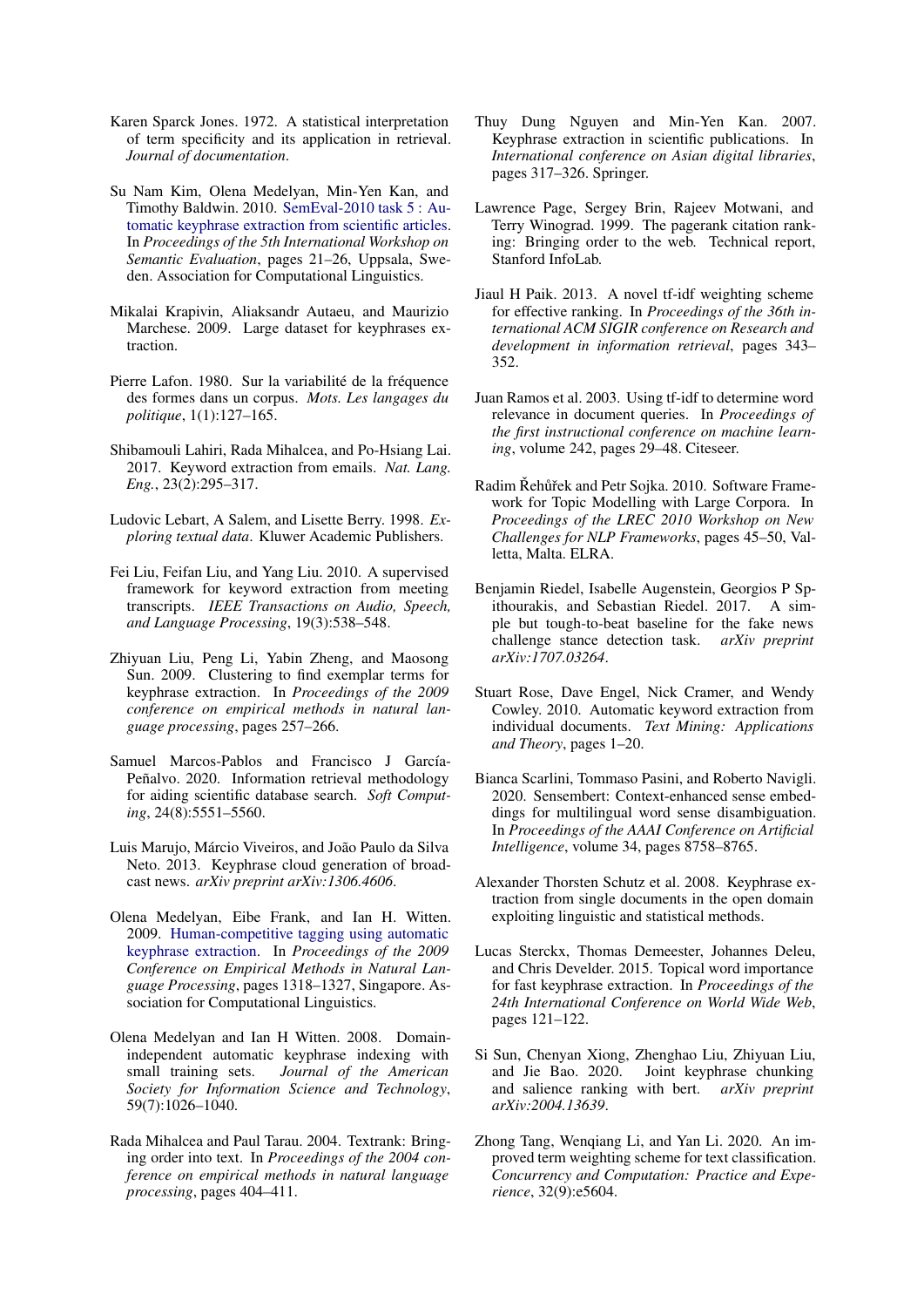- <span id="page-11-3"></span>Xiaojun Wan and Jianguo Xiao. 2008a. Collabrank: towards a collaborative approach to single-document keyphrase extraction. In *Proceedings of the 22nd International Conference on Computational Linguistics (Coling 2008)*, pages 969–976.
- <span id="page-11-4"></span>Xiaojun Wan and Jianguo Xiao. 2008b. Single document keyphrase extraction using neighborhood knowledge. In *AAAI*, volume 8, pages 855–860.
- <span id="page-11-2"></span>Ian H Witten, Gordon W Paynter, Eibe Frank, Carl Gutwin, and Craig G Nevill-Manning. 2005. Kea: Practical automated keyphrase extraction. In *Design and Usability of Digital Libraries: Case Studies in the Asia Pacific*, pages 129–152. IGI global.
- <span id="page-11-0"></span>Ho Chung Wu, Robert Wing Pong Luk, Kam Fai Wong, and Kui Lam Kwok. 2008. Interpreting tf-idf term weights as making relevance decisions. *ACM Transactions on Information Systems (TOIS)*, 26(3):1–37.
- <span id="page-11-1"></span>Lee Xiong, Chuan Hu, Chenyan Xiong, Daniel Campos, and Arnold Overwijk. 2019. [Open domain web](https://doi.org/10.18653/v1/D19-1521) [keyphrase extraction beyond language modeling.](https://doi.org/10.18653/v1/D19-1521) In *Proceedings of the 2019 Conference on Empirical Methods in Natural Language Processing and the 9th International Joint Conference on Natural Language Processing (EMNLP-IJCNLP)*, pages 5175– 5184, Hong Kong, China. Association for Computational Linguistics.

### A Graph-based Models Formula

Supposing that we have computed tf-idf for a given dataset  $D$ , the prior distribution for TFIDFRank is defined as

$$
p_b(w) = \frac{s_{\text{tfidf}}(w|d)}{\sum_{\tilde{w} \in \mathcal{V}} s_{\text{tfidf}}(\tilde{w}|d)} \tag{5}
$$

for  $w \in V$ . Likewise, LexRank relies on the precomputed *lexical specificity* prior (see Section 2.1.2 of the main paper), which defines the prior distribution for  $d$  as

$$
p_b(w) = \frac{s_{spec}(w)}{\sum_{\tilde{w} \in \mathcal{V}} s_{spec}(\tilde{w})}.
$$
 (6)

All remaining specifications follow SingleRank's graph construction procedure.

#### B Evaluation Metrics

To evaluate the keyword extraction models, we employ standard metrics in the literature in keyword extraction and information retrieval: precision at  $k$  (P@k) and mean reciprocal rank (MRR). In general, precision at k is computed as

$$
P@k = \sum_{d=1}^{|\mathcal{D}|} \frac{|y_d \cap \hat{y}_d^k|}{\min\{|y_d|, k\}}
$$
(7)

where  $y_d$  is the set of gold keyphrases provided with a document d in the dataset  $D$  and  $\hat{y}_d^k$  is a set of estimated top- $k$  keyphrases from a model for the document. The minimum operation between the number of gold keyphrases and gold labels in the denominator of Eq. [7](#page-11-5) is included as to provide a measure between 0 and 1, given the varying number of gold labels. This formulation follows previous retrieval tasks with similar settings such as SemEval 2018 [\(Camacho-Collados et al.,](#page-9-20) [2018\)](#page-9-20).

MRR measures the ranking quality given by a model as follows:

$$
MRR = \frac{1}{|\mathcal{D}|} \sum_{d=1}^{|\mathcal{D}|} \frac{1}{\min \{ k \mid |\hat{y}_d^k \cap y_d| \ge 1 \}} \quad (8)
$$

In this case, MRR takes into account the position of the first correct keyword from the ranked list of predictions.

## C Additional Results (P@10)

In addition to the metrics used in the main paper (i.e., P@5 and MRR), in Table [6](#page-12-0) we show the main results for precision at 10 (P@10).

#### D Agreement Analysis

For a visualization purpose, we compute agreement scores over all possible pairs of models as the percentage of predicted keywords the two models have in common in the top-5 prediction, as displayed in Table [7.](#page-12-1) Interestingly, the most similar models in terms of the agreement score are TFIDFRank and LexRank. Not surprisingly, TFIDF and LexSpec also hold a very high similarity that implies those two statistical measures capture quite close features. However, they also have a few marked differences. Moreover, we can see that graph-based models provide fairly high agreement scores, except for TopicRank, which can be due to the difference in the word graph construction procedure. In fact, TopicRank unifies similar word before building a word graph and that results in such a distinct behaviour among graph-based models. In the discussion section, we investigate the relation among each model in more detail.

### E Correlation Analysis

<span id="page-11-5"></span>Tables [8](#page-12-2) and [9](#page-12-3) illustrate the correlation between algorithms and regression variables for P@5 and MMR, respectively. The results of this analysis can be interpreted in the following way: a model with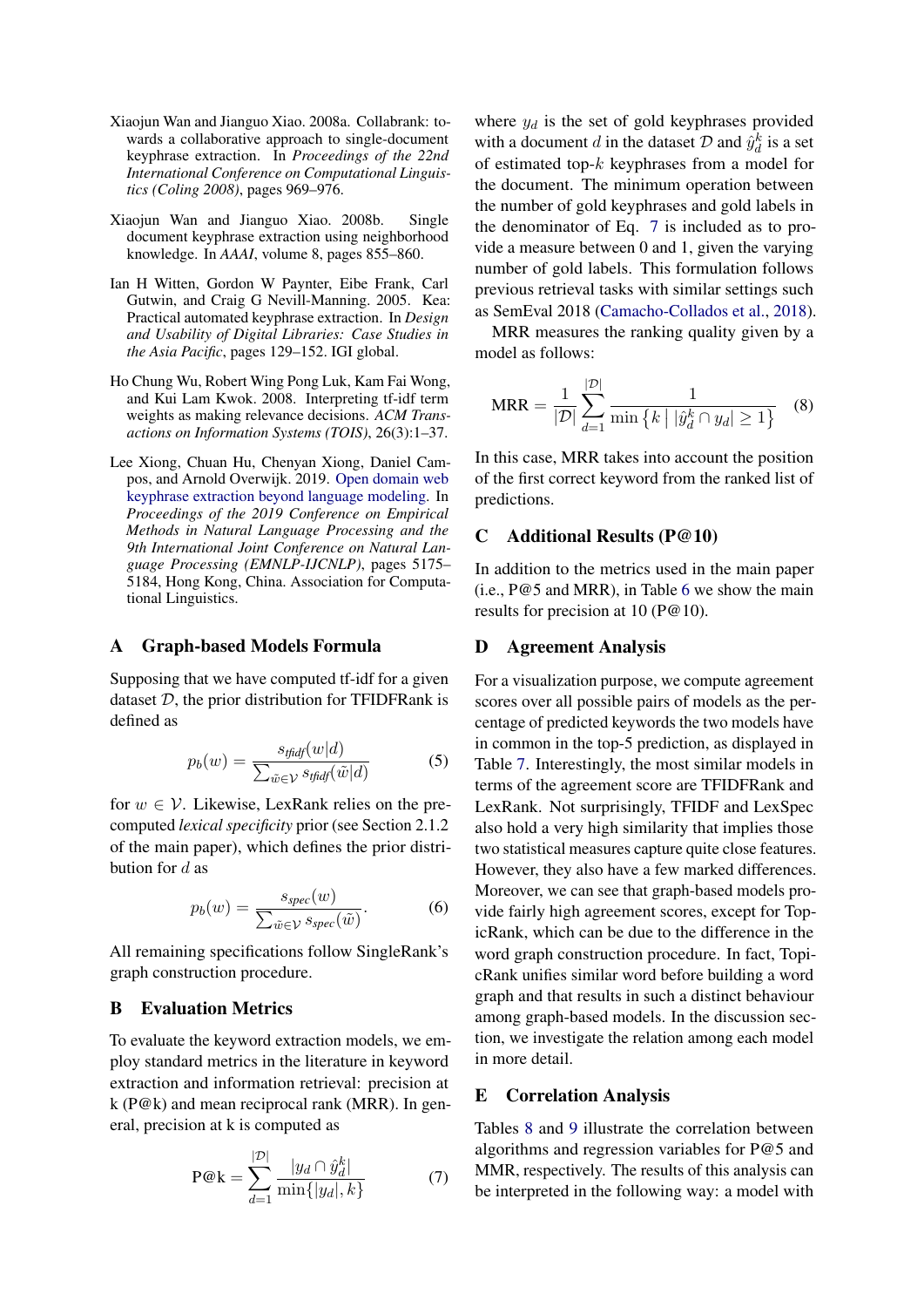<span id="page-12-0"></span>

|        |                |        |      | Statistical |              |      | Graph-based |          |      |       |        |       |  |
|--------|----------------|--------|------|-------------|--------------|------|-------------|----------|------|-------|--------|-------|--|
| Metric | Dataset        | FirstN | TF   | Lex         | <b>TFIDF</b> | Text | Single      | Position | Lex  | TFIDF | Single | Topic |  |
|        |                |        |      | Spec        |              | Rank | Rank        | Rank     | Rank | Rank  | TPR    | Rank  |  |
|        | <b>KPCrowd</b> | 33.1   | 23.7 | 31.8        | 32.0         | 24.6 | 25.0        | 26.9     | 26.8 | 27.0  | 23.5   | 32.6  |  |
|        | Inspec         | 27.4   | 21.0 | 29.7        | 30.3         | 32.4 | 32.6        | 31.6     | 31.9 | 32.3  | 29.1   | 26.1  |  |
|        | Krapivin2009   | 16.0   | 0.1  | 8.4         | 7.1          | 6.5  | 9.0         | 13.6     | 9.4  | 9.3   | 7.3    | 8.1   |  |
|        | Nguyen2007     | 15.0   | 0.5  | 13.4        | 12.3         | 11.5 | 13.8        | 16.9     | 15.2 | 15.0  | 11.9   | 12.4  |  |
|        | PubMed         | 8.1    | 3.5  | 5.2         | 4.9          | 7.2  | 7.4         | 7.6      | 6.2  | 6.0   | 6.6    | 6.9   |  |
|        | Schutz2008     | 14.4   | 4.2  | 28.3        | 28.0         | 25.5 | 27.3        | 17.2     | 28.4 | 28.8  | 13.2   | 41.1  |  |
|        | SemEval2010    | 12.0   | 0.9  | 11.0        | 10.5         | 11.0 | 13.8        | 17.3     | 13.0 | 13.5  | 10.9   | 14.4  |  |
| P@10   | SemEval2017    | 28.3   | 20.2 | 40.7        | 41.5         | 39.1 | 39.6        | 38.2     | 41.0 | 41.3  | 34.0   | 29.9  |  |
|        | citeulike180   | 5.6    | 7.7  | 11.8        | 10.4         | 14.4 | 15.9        | 14.8     | 14.8 | 15.8  | 15.7   | 12.2  |  |
|        | fao30          | 15.3   | 12.7 | 15.3        | 13.7         | 20.3 | 22.3        | 19.0     | 20.3 | 21.0  | 23.7   | 18.0  |  |
|        | fao $780$      | 7.5    | 3.2  | 9.3         | 8.1          | 10.2 | 11.4        | 11.1     | 10.8 | 10.7  | 11.8   | 9.9   |  |
|        | kdd            | 11.2   | 6.7  | 10.9        | 11.4         | 10.2 | 11.0        | 11.5     | 11.2 | 11.5  | 9.0    | 10.4  |  |
|        | theses $100$   | 4.6    | 0.7  | 8.8         | 7.3          | 5.5  | 6.7         | 8.5      | 9.3  | 8.0   | 7.1    | 6.5   |  |
|        | wiki20         | 13.0   | 9.5  | 12.0        | 12.0         | 12.0 | 15.0        | 12.5     | 14.0 | 15.0  | 16.5   | 16.0  |  |
|        | <b>WWW</b>     | 11.3   | 7.5  | 11.1        | 11.4         | 9.9  | 10.5        | 11.8     | 10.9 | 10.9  | 9.6    | 10.3  |  |
|        | AVG            | 14.9   | 8.1  | 16.5        | 16.1         | 16.0 | 17.4        | 17.2     | 17.5 | 17.7  | 15.3   | 17.0  |  |

Table 6: Mean precision at top 10 (P@10). The best score in each dataset is highlighted using a bold font.

<span id="page-12-1"></span>

<span id="page-12-2"></span>Table 7: Overall pairwise agreement scores for the top 5 predictions.



Table 8: Correlations between algorithms and regression variables for metric P@5.

a correlation close to zero can be said to be more

<span id="page-12-3"></span>

Table 9: Correlations between algorithms and regression variables for metric MRR.

affected by changes in the variable's value) than another model with a higher absolute correlation. Overall, the scores of all the algorithms are higher for datasets with a high average number of gold keyphrases, while they are lower for datasets with a higher average number of tokens, unique tokens (thus, lexical richness), and candidate keywords. The standard deviations follow the same behavior as the averages.

## F Statistical Significance

The performances of the algorithms on both P@5 and MRR have been tested to verify if they are statistically significant. As the data is not normally distributed ( $p - values \sim 0$  in Anderson-Darling normality tests), paired Wilcoxon rank sum tests have been used. The results are illustrated in Table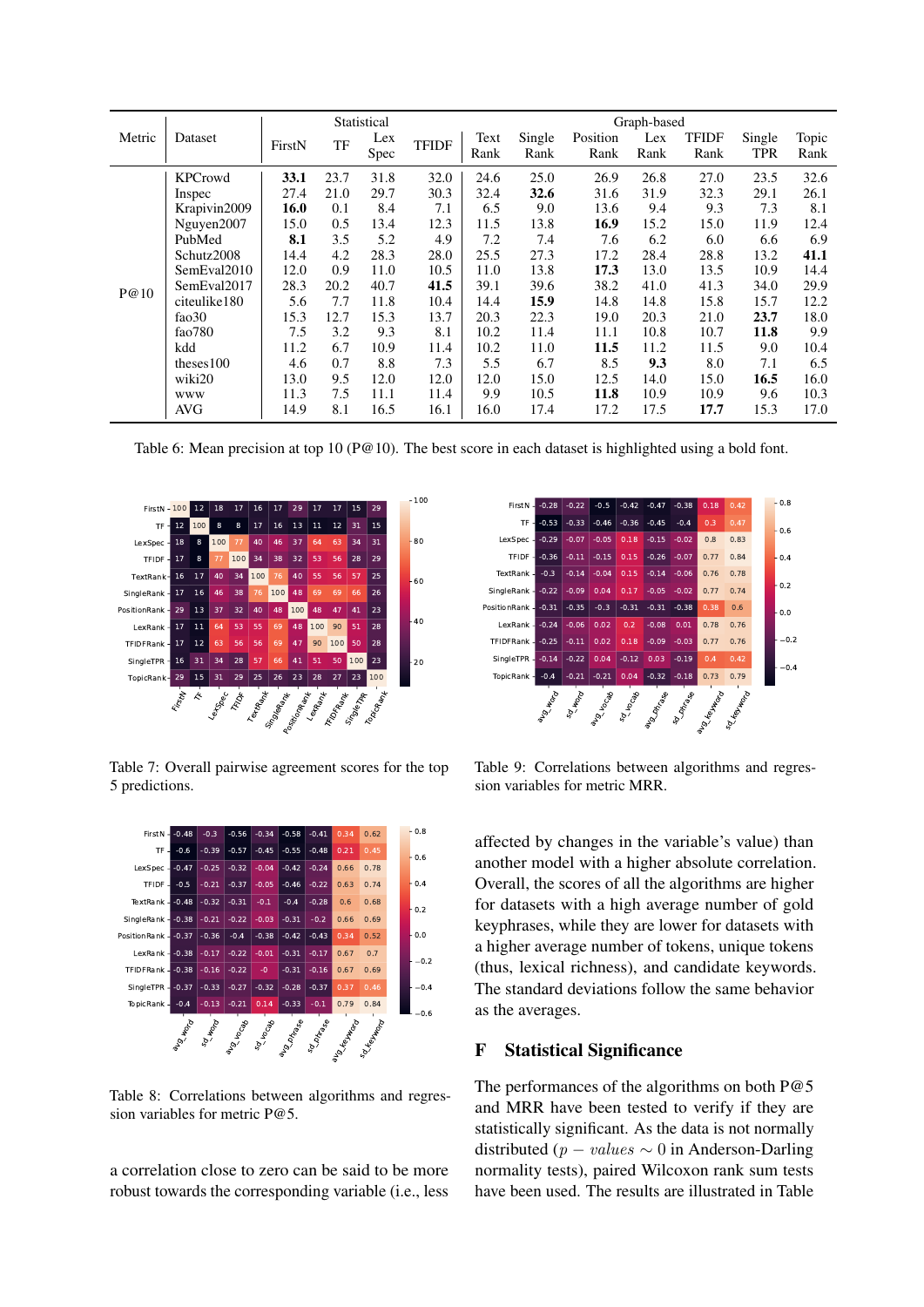## G Regression Models

This section provides additional information regarding the regression models. In the following Tables [11](#page-14-1) - [17,](#page-14-2) the regression models for the comparisons considered in Section "Discussion" are presented. For each variable, the tables show the estimated coefficient value, the standard error, the t-value, and the p-value. The last column identifies the significance of the coefficient, according to the following scale: 0 '\*\*\*' 0.001 '\*\*' 0.01 '\*' 0.05 '.' 0.1  $\cdot$  ' 1. The adjusted coefficient of determination  $(\text{adj}R^2)$  is provided in the caption. Note that only the models having  $\text{adj}R^2 > 0.5$  are reported.